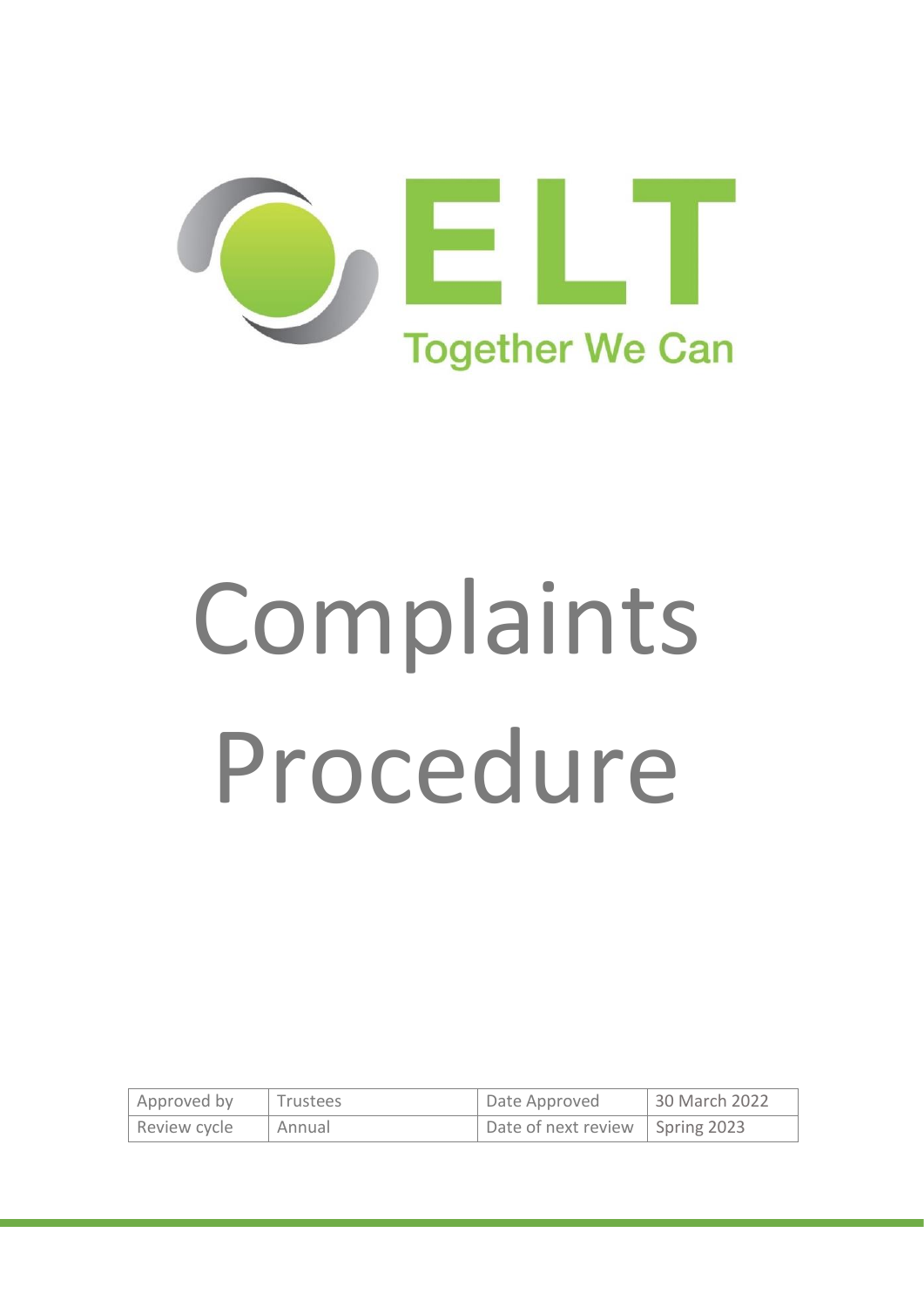

# **Contents**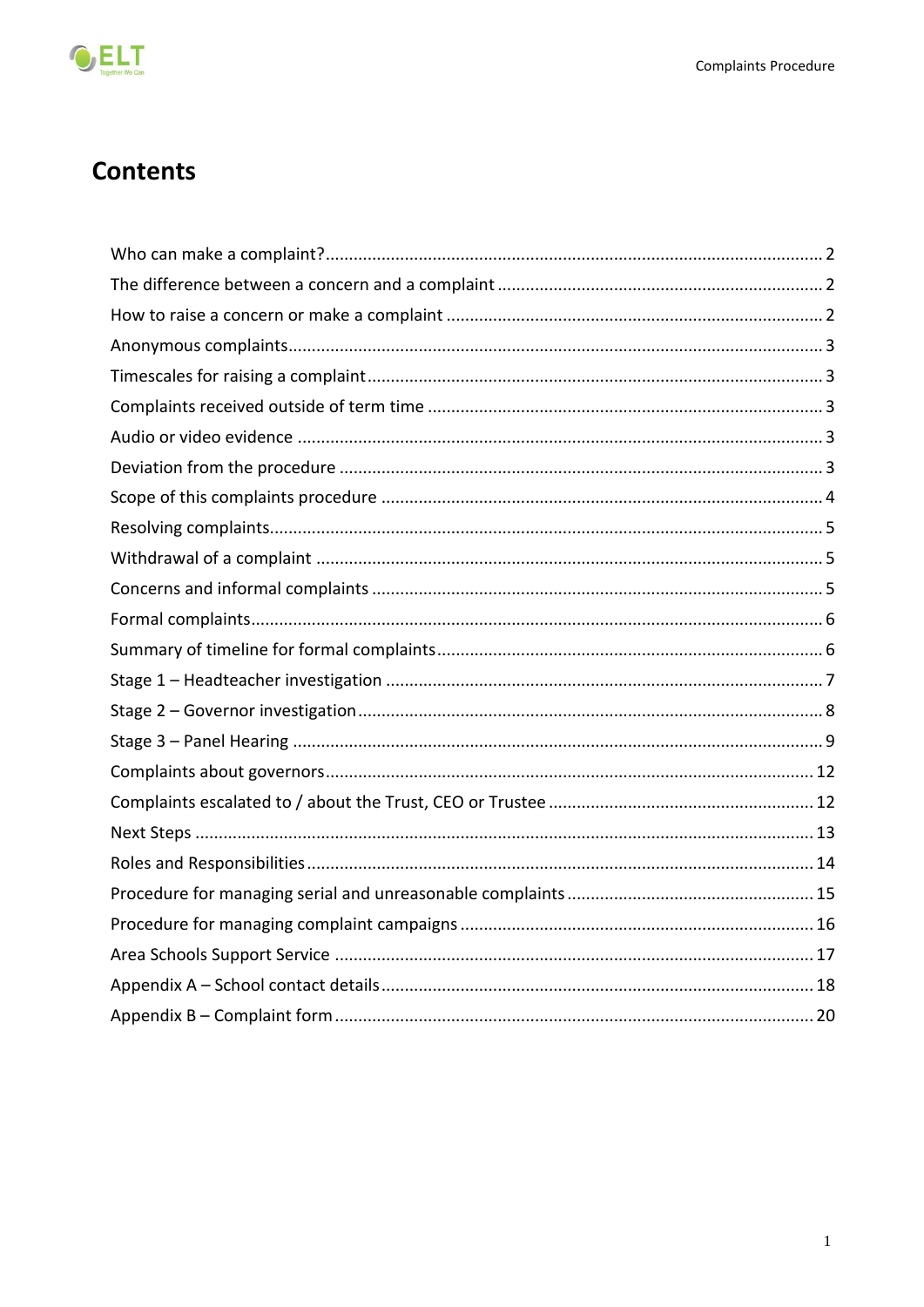

# <span id="page-2-0"></span>**2.1 Who can make a complaint?**

This complaints procedure is not limited to parents or carers of children that are registered at the school. Any person, including members of the public, may make a complaint to Enlighten Learning Trust about any provision of facilities or services that we provide. Unless complaints are dealt with under separate statutory procedures (such as appeals relating to exclusions or admissions), we will use this complaints procedure.

# <span id="page-2-1"></span>**2.2 The difference between a concern and a complaint**

A concern may be defined as '*an expression of worry or doubt over an issue considered to be important for which reassurances are sought'*.

A complaint may be defined as '*an expression of dissatisfaction however made, about actions taken or a lack of action*'.

It is in everyone's interest that concerns and complaints are resolved at the earliest possible stage. Many issues can be resolved informally, without the need to use the formal stages of the complaints' procedure. Enlighten Learning Trust takes concerns seriously and will make every effort to resolve the matter as quickly as possible.

If you have difficulty discussing a concern with a particular member of staff, we will respect your views. In these cases, you will be referred to an appropriate alternative staff member. Similarly, if the member of staff directly involved feels unable to deal with a concern, you will be referred to another staff member. The member of staff may be more senior but does not have to be. The ability to consider the concern objectively and impartially is more important.

We understand however, that there are occasions when people would like to raise their concerns formally. In this case, Enlighten Learning Trust will attempt to resolve the issue internally, through the stages outlined within this complaints' procedure.

# <span id="page-2-2"></span>**2.3 How to raise a concern or make a complaint**

A concern can be raised in person, in writing or by telephone. They may also be made by a third party acting on behalf of the person with the concern, as long as they have appropriate consent to do so. Concerns should be raised with either the class teacher or headteacher.

If the issue remains unresolved, the next step is to make a formal complaint, using the Complaint form (Appendix B). If you require assistance with completing the form, please contact the school office.

Complainants should not approach individual governors to raise concerns or complaints. They have no power to act on an individual basis and it may also prevent them from considering complaints at a later stage of the procedure.

A template complaint form is included at the end of this procedure, for use at any stage of the procedure as required. If you require help in completing the form, please contact the school office. You can also ask a third-party organisation such as the Citizens Advice to help you.

In accordance with equality law, we will consider making reasonable adjustments if required, to enable complainants to access and complete this complaints procedure. For instance, providing information in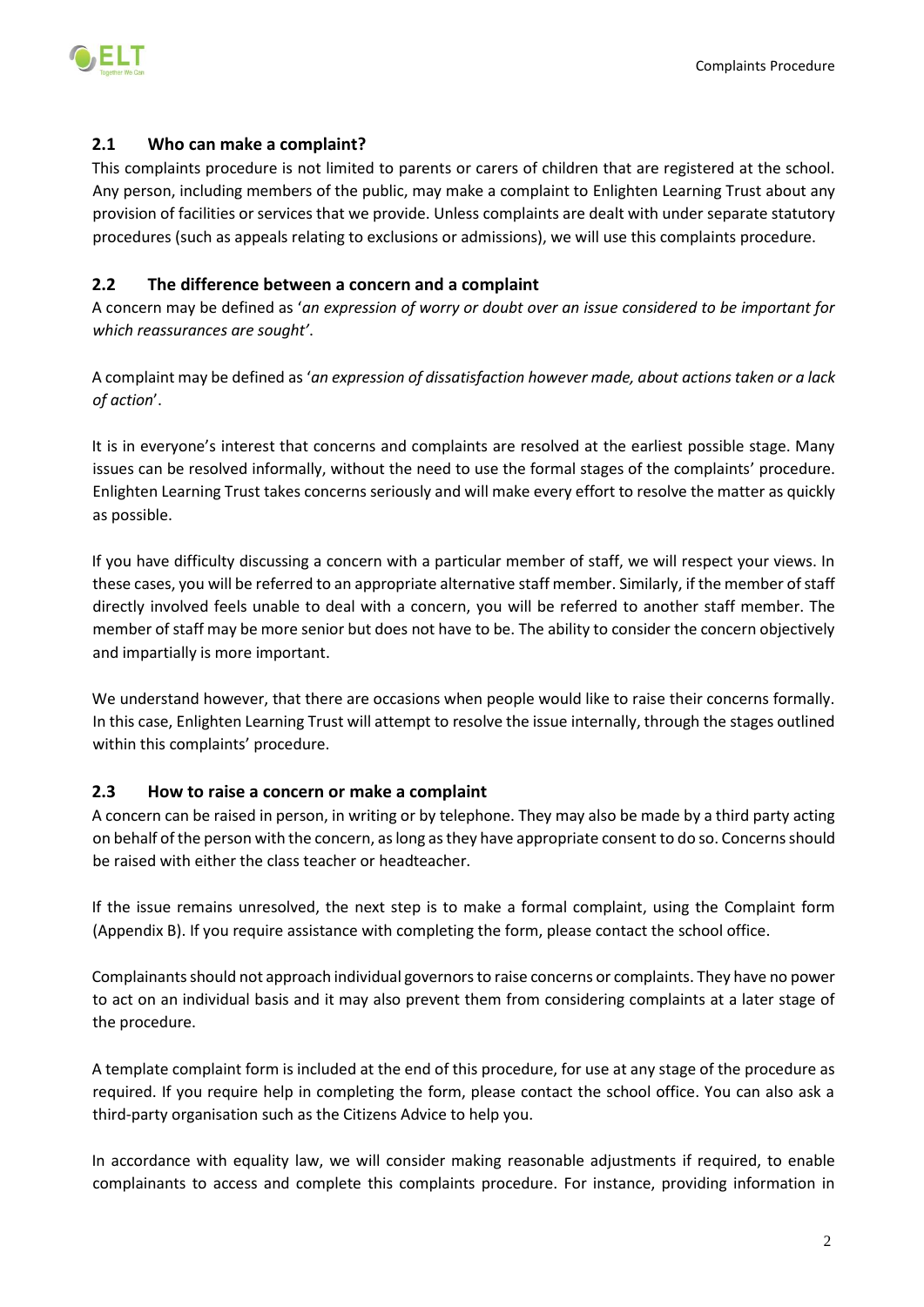

alternative formats, assisting complainants in raising a formal complaint or holding meetings in accessible locations.

# <span id="page-3-0"></span>**2.4 Anonymous complaints**

We will not normally investigate anonymous complaints. However, the Headteacher, Chair of Governors, CEO or Chair of Trustees, as appropriate, will determine whether the complaint warrants an investigation.

# <span id="page-3-1"></span>**2.5 Timescales for raising a complaint**

You must raise the complaint within three months of the incident or, where a series of associated incidents have occurred, within three months of the last of these incidents. We will consider complaints made outside of this time frame only if exceptional circumstances apply.

# <span id="page-3-2"></span>**2.6 Complaints received outside of term time**

We will consider complaints made outside of term time to have been received on the first school day after the holiday period.

# <span id="page-3-3"></span>**2.7 Audio or video evidence**

Complainants should make sure they obtain informed consent from all parties present before recording conversations or meetings. In line with DfE guidance, we do not normally accept electronic recordings as evidence when we are asked to consider a complaint. Unless exceptional circumstances apply, we will not accept, as evidence, recordings of conversations that were obtained covertly and without informed consent of all parties being recorded.

# <span id="page-3-4"></span>**2.8 Deviation from the procedure**

There may be occasions when it's necessary or reasonable to deviate from the published complaints procedure. In these cases, the complainant will be kept informed and reasons for the deviation given.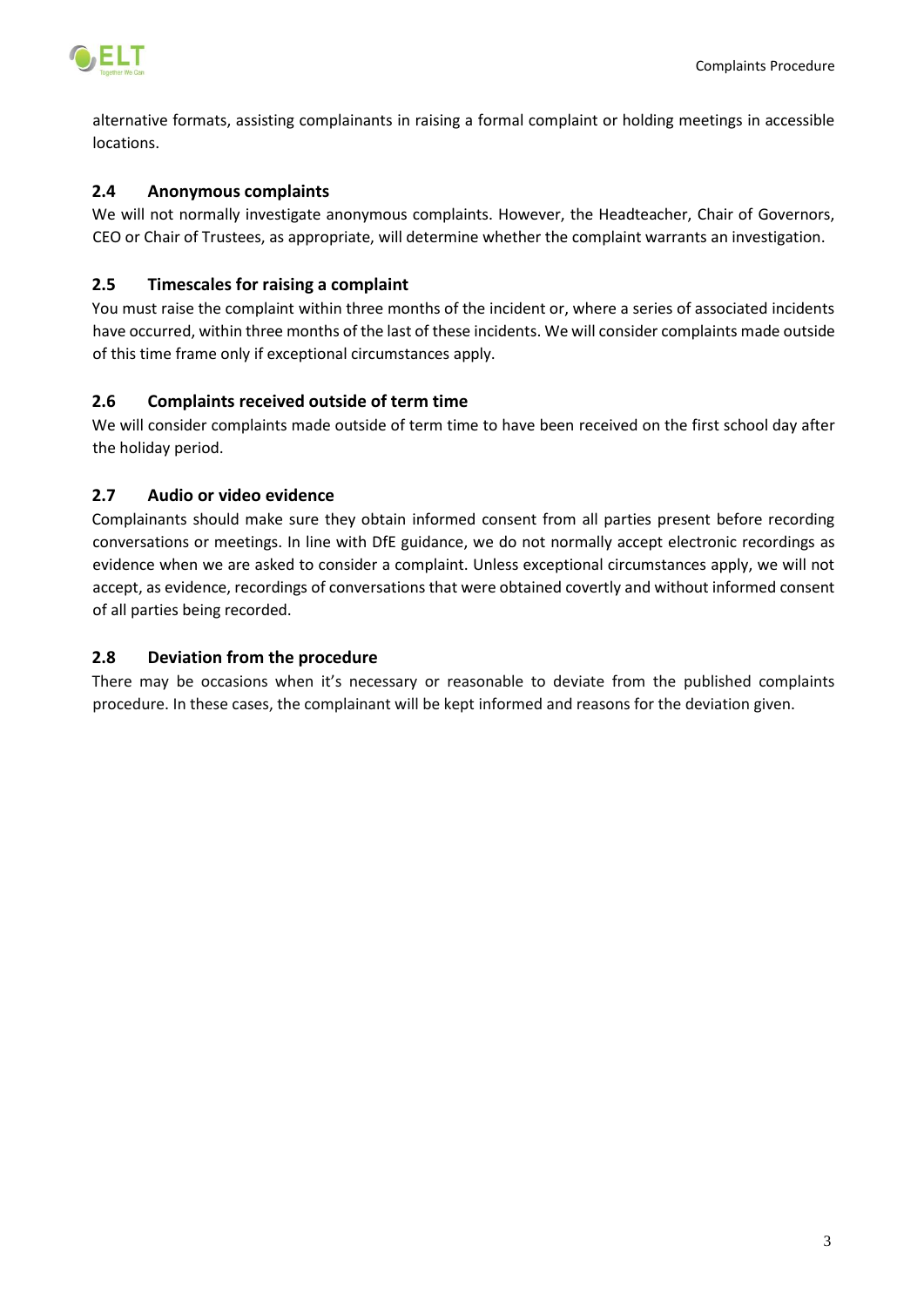

# <span id="page-4-0"></span>**2.9 Scope of this complaints' procedure**

This procedure covers all complaints about any provision of community facilities or services by Enlighten Learning Trust, other than complaints that are dealt with under other statutory procedures, including those listed below.

| <b>Exceptions</b>                 | Who to contact                                                           |  |  |
|-----------------------------------|--------------------------------------------------------------------------|--|--|
| Admissions to schools             | Concerns about admissions should be handled through a separate           |  |  |
|                                   | process - either through the appeals process or via the local authority. |  |  |
| Matters likely to require a Child | Complaints about child protection matters are handled under our child    |  |  |
| Protection Investigation          | protection and safeguarding policy and in accordance with relevant       |  |  |
|                                   | statutory guidance.                                                      |  |  |
|                                   | If you have serious concerns, you may wish to contact the Local          |  |  |
|                                   | Authority Designated Officer (LADO) who has local responsibility for     |  |  |
|                                   | safeguarding or the Surrey Children's Single Point of Access (C-SPA) on  |  |  |
|                                   | 0300 470 9100.                                                           |  |  |
| Exclusion of children from        | Further information about raising concerns about exclusion can be        |  |  |
| school*                           | found at: www.gov.uk/school-discipline-exclusions/exclusions.            |  |  |
|                                   | *complaints about the application of the behaviour policy can be made    |  |  |
|                                   | through the school's complaints procedure. The behaviour policy can      |  |  |
|                                   | be found on the school's website.                                        |  |  |
| Whistleblowing                    | We have an internal whistleblowing procedure for all our employees,      |  |  |
|                                   | including temporary staff and contractors.                               |  |  |
|                                   | The Secretary of State for Education is the prescribed person for        |  |  |
|                                   | matters relating to education for whistle-blowers in education who do    |  |  |
|                                   | not want to raise matters direct with their employer. Referrals can be   |  |  |
|                                   | made at: www.education.gov.uk/contactus.                                 |  |  |
|                                   | Volunteer staff who have concerns about our school should complain       |  |  |
|                                   | through the school's complaints procedure. You may also be able to       |  |  |
|                                   | complain direct to the LA or the Department for Education (see link      |  |  |
|                                   | above), depending on the substance of your complaint.                    |  |  |
| Staff grievances                  | Complaints from staff will be dealt with under the school's internal     |  |  |
|                                   | grievance procedures.                                                    |  |  |
| Staff conduct                     | Complaints about staff will be dealt with under the school's internal    |  |  |
|                                   | disciplinary procedures, if appropriate.                                 |  |  |
|                                   | Complainants will not be informed of any disciplinary action taken       |  |  |
|                                   | against a staff member as a result of a complaint. However, the          |  |  |
|                                   | complainant will be notified that the matter is being addressed.         |  |  |
| Complaints about services         | Providers should have their own complaints procedure to deal with        |  |  |
| provided by other providers who   | complaints about service. Please contact them direct.                    |  |  |
| may use school premises or        |                                                                          |  |  |
| facilities                        |                                                                          |  |  |

If other bodies are investigating aspects of the complaint, for example the police, local authority (LA) safeguarding teams or Tribunals, this may impact on our ability to adhere to the timescales within this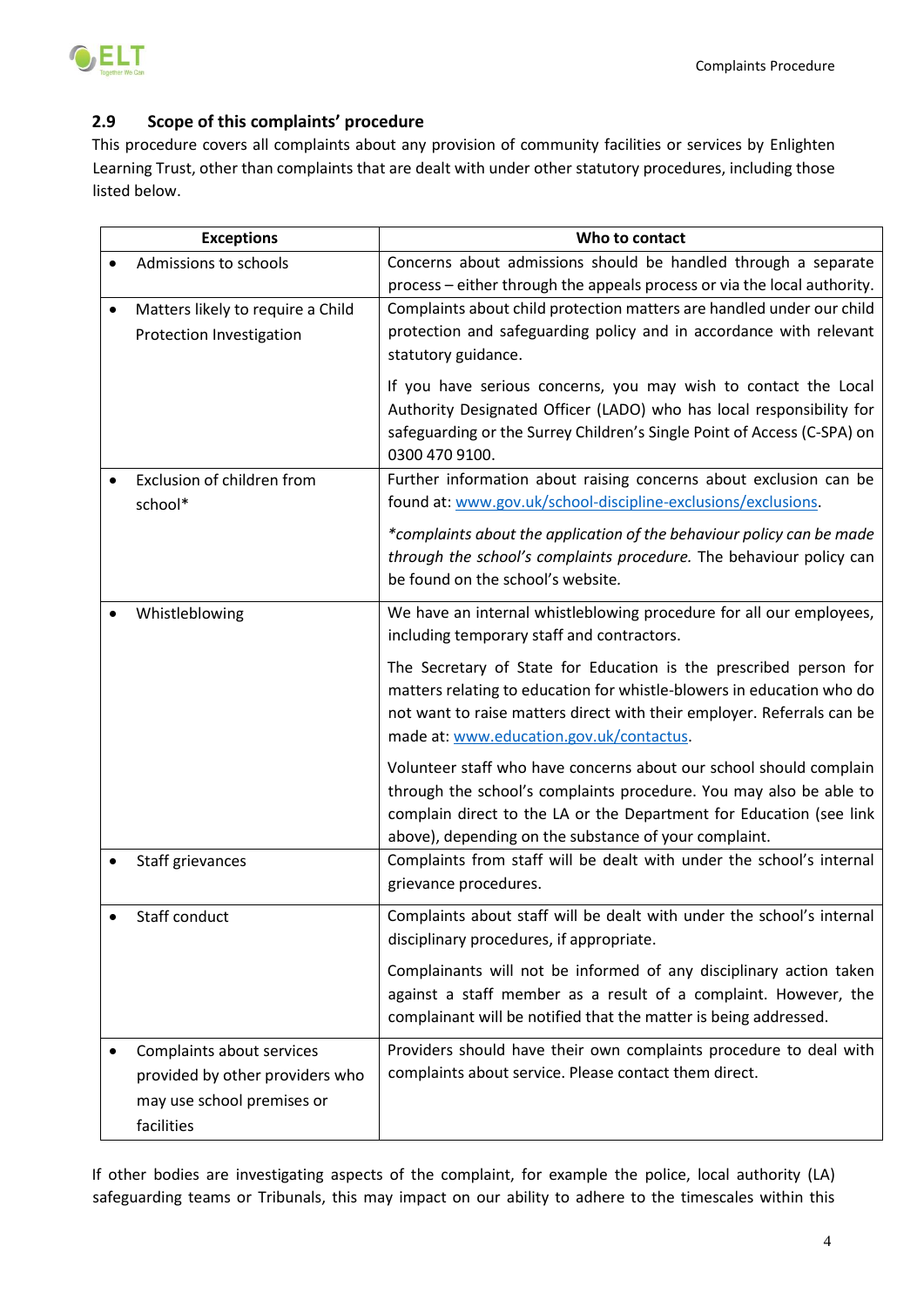

procedure or result in the procedure being suspended until those public bodies have completed their investigations. If this happens, we will inform you of a proposed new timescale.

If a complainant commences legal action against Enlighten Learning Trust in relation to their complaint, we will consider whether to suspend the complaints procedure until those legal proceedings have concluded.

Complaints about the award of Teacher Assessed Grades ("TAGs") as part of the 2021 Summer Exam series are outside the scope of this Policy and will be considered under the separate Summer 2021 Exams Appeal Process ("SEAP") [insert relevant name] only. This is save for where matters relate to TAGs but lie outside of the SEAP's remit and at the express discretion of [insert name of school] e.g.

- 1. any decision to withdraw an entry due to insufficient evidence on which to determine a TAG, or not to make an entry in the first place
- 2. any failure or delay in offering or following the SEAP

Any continuing concerns following completion of the [name of school]'s complaints process may subsequently be raised through the awarding organisation's complaints process.

This is in line with section 6.2 o[f JCQ\\_Appeals-Guidance\\_Summer-2021.pdf](https://www.jcq.org.uk/wp-content/uploads/2021/06/JCQ_Appeals-Guidance_Summer-2021.pdf)

# <span id="page-5-0"></span>**2.10 Resolving complaints**

At each stage in the procedure, Enlighten Learning Trust wants to resolve the complaint. If appropriate, we will acknowledge that the complaint is upheld in whole or in part. In addition, we may offer one or more of the following:

- an explanation
- an admission that the situation could have been handled differently or better
- an assurance that we will try to ensure the event complained about will not recur
- an explanation of the steps that have been or will be taken to help ensure that it will not happen again and an indication of the timescales within which any changes will be made
- an undertaking to review school policies in light of the complaint
- an apology.

In addition, mediation can provide a helpful mechanism for discussion when a complaint is raised and can help to rebuild the relationship between parties once all of the investigative stages of the complaints' procedure have been complete.

# <span id="page-5-1"></span>**2.11 Withdrawal of a complaint**

If a complainant wants to withdraw their complaint, we will ask them to confirm this in writing.

# <span id="page-5-2"></span>**2.12 Concerns and informal complaints**

It is to be hoped that most concerns can be expressed and resolved on an informal basis, within 10 school working days.

Concerns should be raised with either the class teacher, year head/subject head or Headteacher. Complainants should not approach individual governors to raise concerns or complaints. They have no power to act on an individual basis and it may also prevent them from considering complaints at a later stage of the procedure.

If the issue remains unresolved, the next step is to make a formal complaint.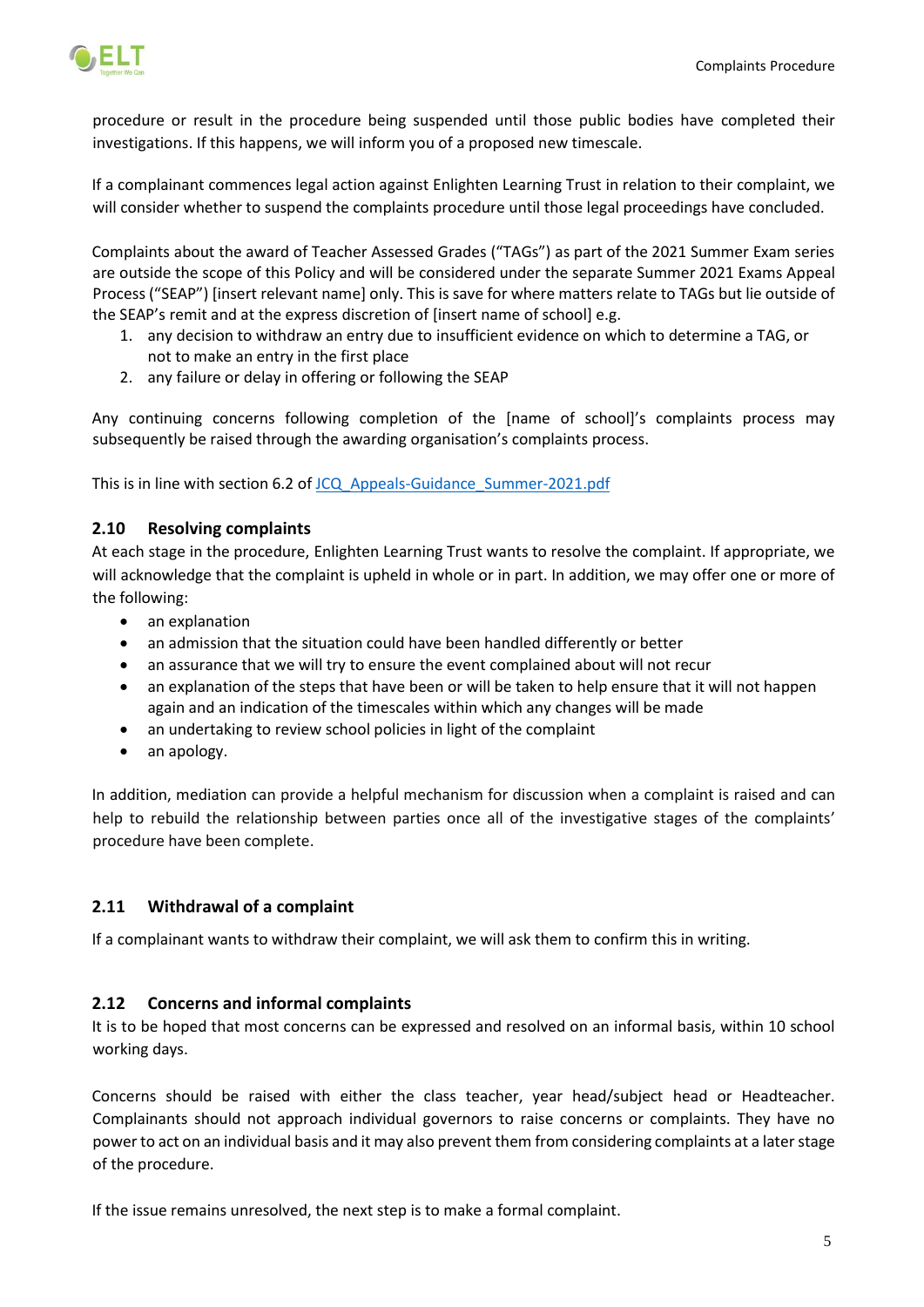

# <span id="page-6-0"></span>**2.13 Formal complaints**

# <span id="page-6-1"></span>**2.14 Summary of timeline for formal complaints**



# **Stage 1 Headteacher Investigation**

- Acknowledgement of receipt of complaint to be sent within 3 days of receipt of the complaint.
- Complaint to be investigated and written response to be received by complainant within 15 days of receipt of the formal complaint.

# **Stage 2 Governor Investigation**

- If the complainant believes that their complaint has not been fully addressed at stage 1, they may request to move to stage 2. This request must be made within 10 days of the receipt of the outcome letter at stage 1.
- Acknowledgement of receipt of complaint to be sent within 3 days of receipt of the complaint.
- Complaint to be investigated and written response to be received by complainant within 15 days of receipt of the stage 2 formal complaint.

# **Stage 3 Governor Panel Hearing**

- If the complainant believes that their complaint has not been fully addressed at stage 2, they may request to move to stage 3. This request must be made within 10 days of the receipt of the outcome letter at stage 2.
- Acknowledgement of receipt of request to escalate complaint to stage 3 to be sent within 5 days.
- Hearing to be held within 30 days of receipt of request to go to stage 3.
- Paperwork for Stage 3 hearing to be received from all parties at least 10 days before the hearing.
- Paperwork for Stage 3 hearing to be sent to all parties at least 5 days before the hearing.
- Outcome letter from panel to be received by complainant within 10 days of the hearing.

Note: In all cases, timescales refer to school days so exclude weekends, school holidays and INSET days.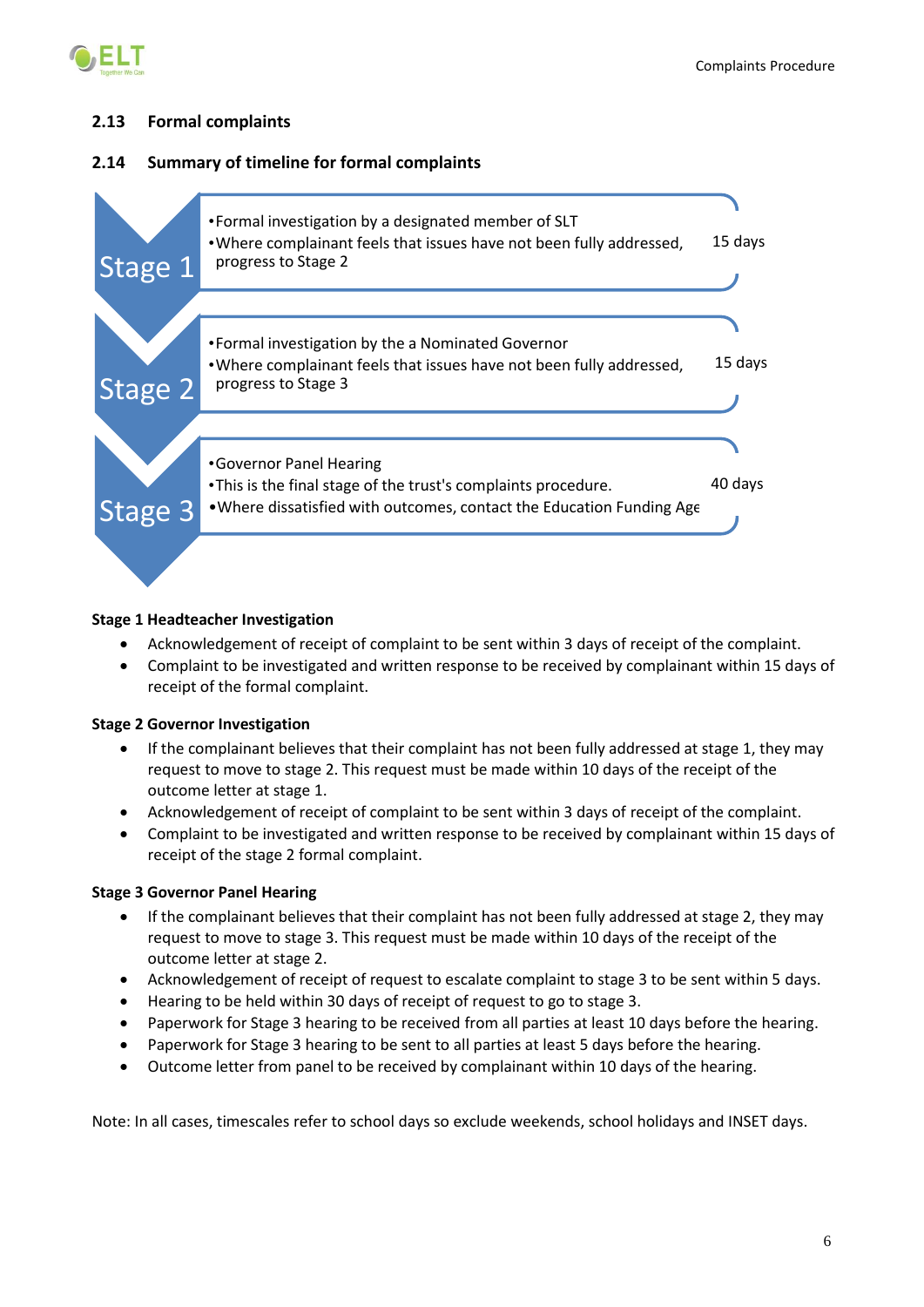

### <span id="page-7-0"></span>**2.15 Stage 1 – Headteacher investigation**

Formal complaints must be made to the Headteacher (unless they are about the Headteacher), via the school office. This may be done in person or in writing (preferably on the Complaint Form (see Appendix A for the contact details of the Headteacher, and Appendix B for a copy of the form). The form is useful as it ensures that relevant information is communicated at the outset.

The Headteacher will record the date the complaint is received and will acknowledge receipt of the complaint in writing (either by letter or email) within **3 school days**.

Within this response, the Headteacher will seek to clarify the nature of the complaint, ask what remains unresolved and what outcome the complainant would like to see. The Headteacher can consider whether a face to face meeting is the most appropriate way of doing this.

*Note: The Headteacher may delegate the investigation to another member of the school's senior leadership team but not the decision to be taken.*

During the investigation, the Headteacher (or investigator) will:

- if necessary, interview those involved in the matter and/or those complained of, allowing them to be accompanied if they wish
- keep a written record of any meetings/interviews in relation to their investigation.

At the conclusion of their investigation, the Headteacher will provide a formal written response within 15 school days of the date of receipt of the complaint.

If the Headteacher is unable to meet this deadline, they will provide the complainant with an update and revised response date.

The response will detail any actions taken to investigate the complaint and provide a full explanation of the decision made and the reason(s) for it. Where appropriate, it will include details of actions Enlighten Learning Trust will take to resolve the complaint.

The Headteacher will advise the complainant of how to escalate their complaint if they believe it has not been fully addressed at this stage.

If the complaint is about the Headteacher, or a member of the governing body (including the Chair or Vice-Chair), a suitably skilled governor will be appointed to complete all the actions at Stage 2.

Complaints about the Headteacher or member of the governing body must be made to the Clerk, via the school office.

If the complaint is:

- jointly about the Chair and Vice Chair or
- the entire governing body or
- the majority of the governing body

The complaint will move to Stage 2 and will be considered by an independent investigator appointed by the governing body. At the conclusion of their investigation, the independent investigator will provide a formal written response to the complainant with a copy to the Headteacher.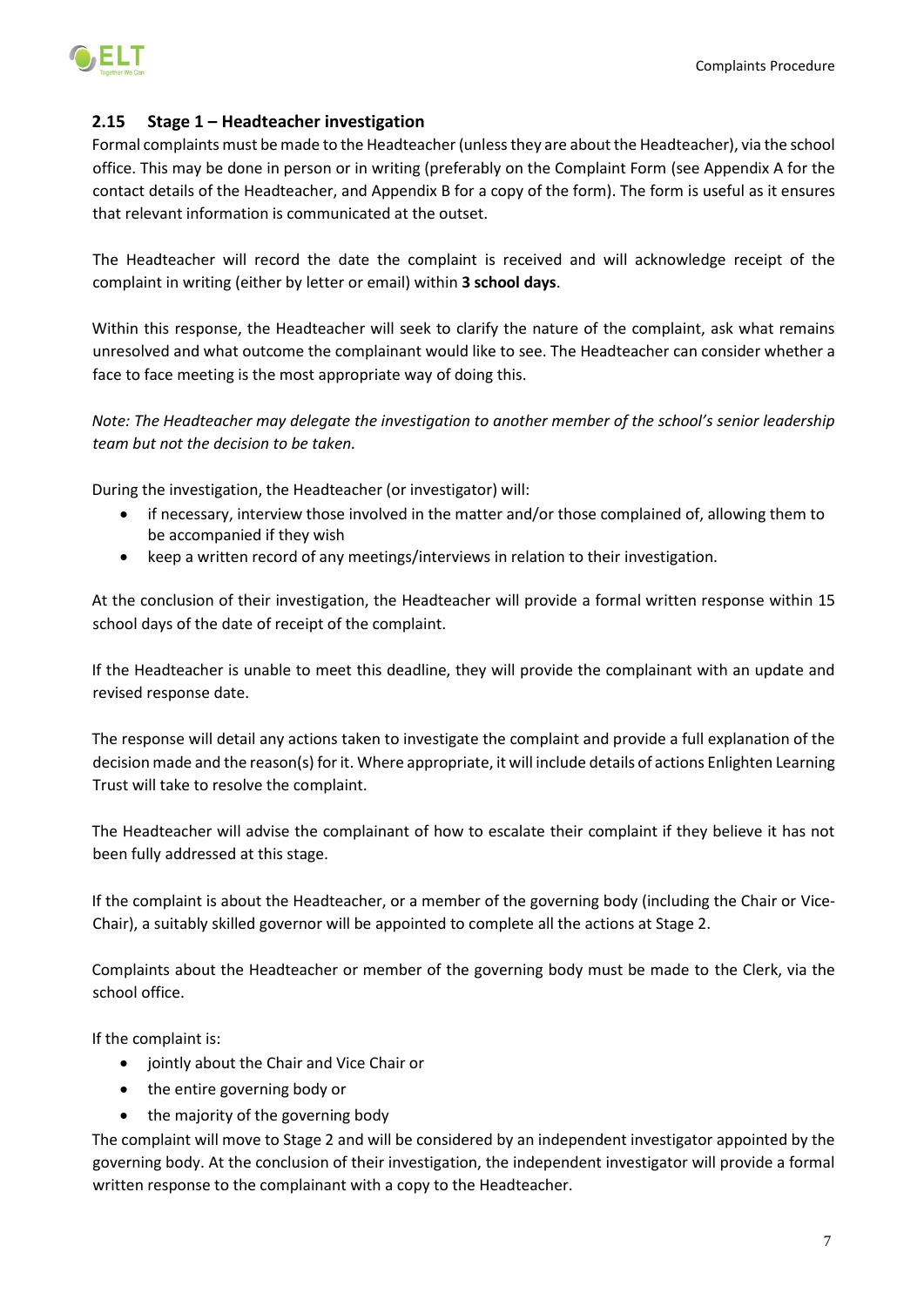



### <span id="page-8-0"></span>**2.16 Stage 2 – Governor investigation**

If the complainant believes that their complaint has not been fully addressed at Stage 1, they may request a Governor investigation. This should be done in writing (preferably on the Complaint Form (see Appendix A for the contact details of the Chair of Governors, and Appendix B for a copy of the form).

The Chair of Governors may choose to delegate the investigation of the complaint to a Nominated Governor who may, at the sole discretion of the Chair of Governors, be independent of the school. The investigating governor will have had no prior involvement in the complaint.

Receipt of the complaint form will be acknowledged. In most cases the complainant will be invited to meet with the Chair of Governors/ Nominated Governor at the outset of the process. The aim of this meeting is to enable the Chair of Governors/ Nominated Governor to understand the scope of the complaint and desired outcomes prior to commencing their investigation.

The Chair of Governors/Nominated Governor will consider all relevant evidence; this may include but is not limited to:

- evidence and outcome from Stage 1 investigation if applicable
- a statement from the complainant
- where relevant a meeting with/statement from an individual who is the subject of the complaint
- any previous correspondence regarding the complaint
- any supporting documents from all parties
- interviews with /statements from anyone related to the complaint
- relevant policies and whether they were followed.

After considering the available evidence, the Chair of Governors/Nominated Governor may:

- uphold the complaint and direct that certain action be taken to resolve it
- not uphold the complaint and provide the complainant with details of the Stage 3 complaint review process
- uphold the complaint in part: in other words, the Chair of Governors/Nominated Governor may find one aspect of the complaint to be valid, but not another aspect. They may recommend certain action to be taken to resolve any aspect that they find in favour of the complainant.

The Chair of Governors/Nominated Governor should inform the complainant of their decision in writing **within 15 days of receipt of the complaint.** They should explain clearly why they have come to the decision that they made. They should detail any agreed actions as a result of the complaint. Finally, they should provide the complainant with details of how to progress the complaint to Stage 3 if they believe their complaint has not been fully addressed, providing them with the contact details of the Clerk to the Governing Body (Appendix A). Should the complaint not be resolved mediation should be considered. This can be arranged through the Area Schools Support Service and will be impartial and objective.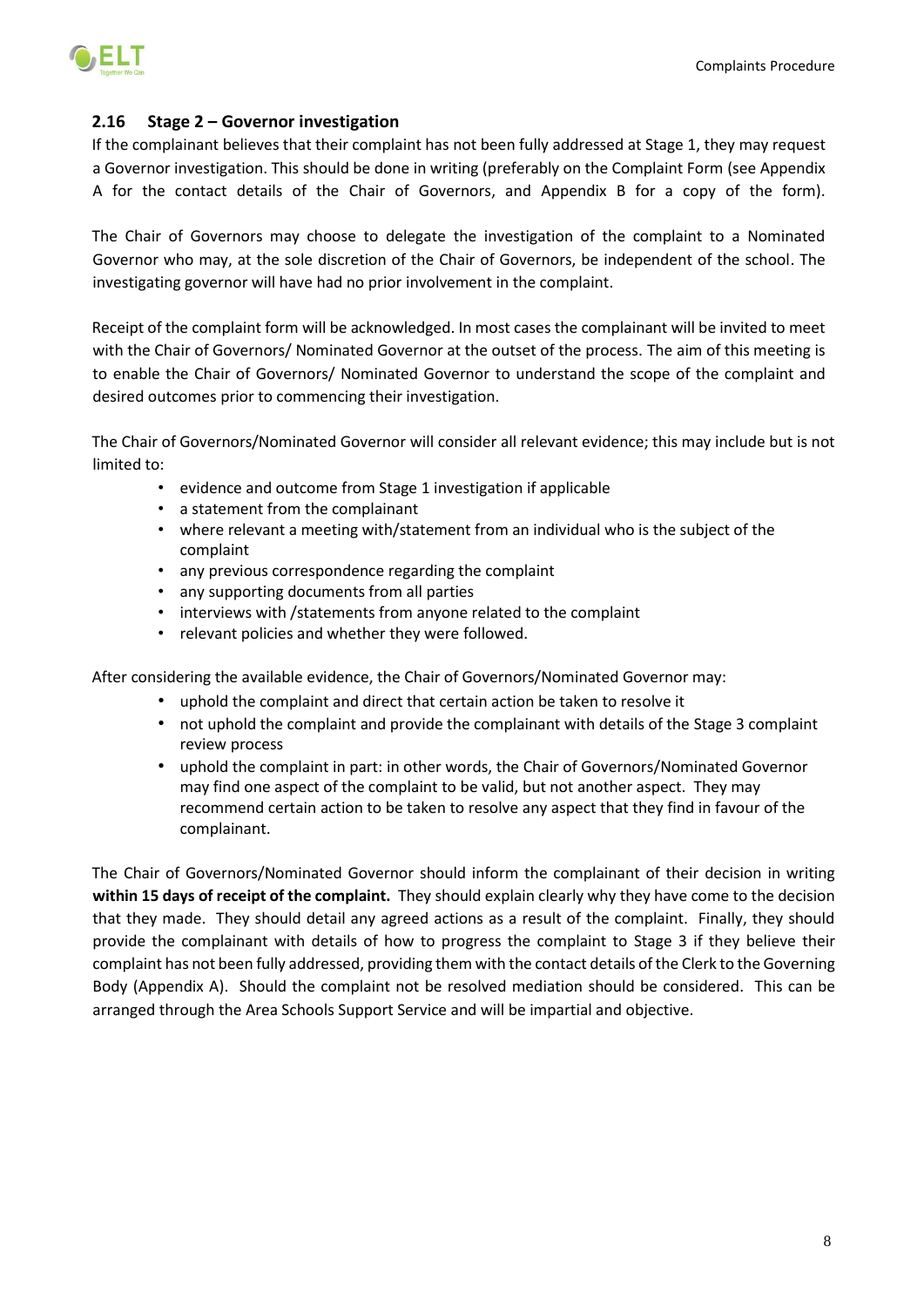

# <span id="page-9-0"></span>**2.17 Stage 3 – Panel Hearing**

If the complainant does not believe that their complaint has been fully addressed at Stage 2 and wishes to take the matter further, they can escalate the complaint to Stage 3. This consists of a Panel hearing with at least three governors who were not directly involved in the matters detailed in the complaint or any previous investigation, One of the Complaint Panel members will be independent of the management and running of the Academy Trust. This means that the independent Complaint Panel member will not be a Trustee or an employee of the Trust.

Complainants can request an independent complaints committee if they believe there is likely to be [bias](https://www.gov.uk/government/publications/school-complaints-procedures/best-practice-advice-for-school-complaints-procedures-2019#bias-in-the-proceedings) in the [proceedings.](https://www.gov.uk/government/publications/school-complaints-procedures/best-practice-advice-for-school-complaints-procedures-2019#bias-in-the-proceedings) They should provide evidence of bias in support of their request, as it is the panel's decision whether to agree to it. If the appearance of bias is sufficient to taint the decision reached, then it is recommended that the panel grants such requests.

This is the final stage of the Trust's complaints procedure.

### **Timeline**

A request to escalate to Stage 3 must be made to the Clerk, via the school office, within **10 school days** of receipt of the Stage 2 response. Requests received outside of this time frame will only be considered if exceptional circumstances apply and are explained to the Clerk at the same time that the request for a Stage 3 hearing is made.

The Clerk will record the date the complaint is received and acknowledge receipt of the complaint in writing (either by letter or email) within **5 school days**.

The Clerk will write to the complainant to inform them of the date of the meeting. They will aim to convene a meeting within **30 school days** of receipt of the Stage 3 request. If this is not possible, the Clerk will provide an anticipated date and keep the complainant informed. If the complainant rejects the offer of three proposed dates, without good reason, the Clerk will decide when to hold the meeting. In this case the Panel will meet with the Clerk and Area Schools Officer in attendance and consider the complaint on the basis of written submissions from both parties, with neither party being present.

At least **15 school days** before the meeting, the Clerk will:

• confirm and notify both parties of the date, time and venue of the meeting, ensuring that, if the complainant is invited, the dates are convenient to all parties and that the venue and proceedings are accessible and

• inform both parties that copies of any further written material should be submitted to the clerk at least **10 school days** before the meeting. Any evidence submitted after this, including on the day of the hearing, will only be considered in exceptional circumstances with the agreement of the panel, whose decision is final.

Any written material will be collated and circulated by the clerk to all parties so that it is received at least **5 school days** before the date of the meeting. The Panel will not normally accept, as evidence, recordings of conversations that were obtained covertly and without the informed consent of all parties being recorded.

### **Attendees at the meeting**

The Clerk will invite the following parties as applicable:

- a panel of three governors, one or more of whom is independent of the Trust
- the complainant
- the Headteacher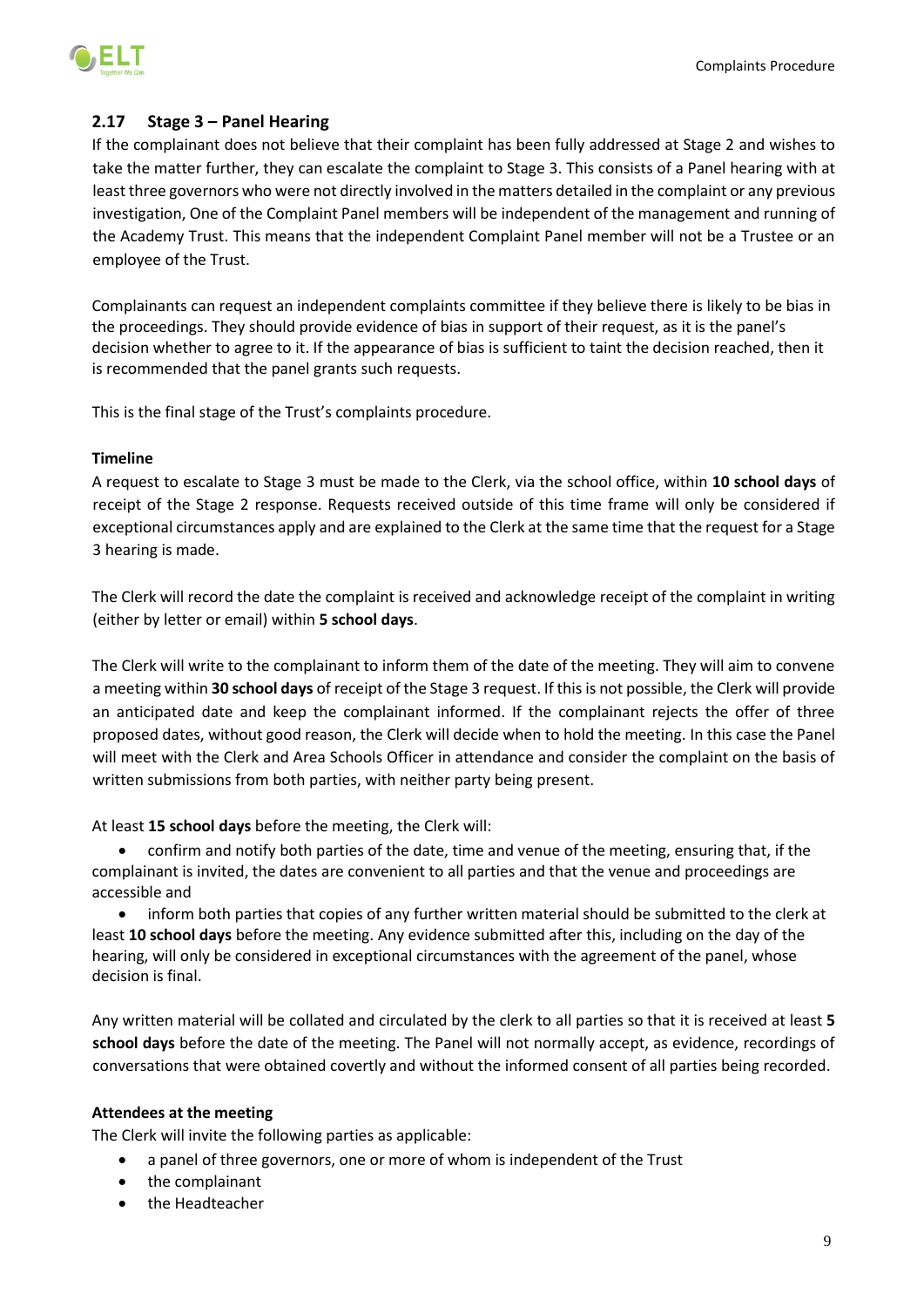

- investigating member of SLT (if appropriate)
- the Chair of Governors/Nominated Governor who dealt with the complaint at Stage 2
- relevant witnesses
- Area Schools Support Service representative (procedural advice)

The complainant may ask to be accompanied to the meeting by a supportive companion, interpreter or advocate. It is not advisable for this person to be a member of the school community, for reasons of confidentiality and to avoid conflict of interest. The complainant must advise the Clerk to the Complaint Review Panel of the name and role of this additional person prior to the hearing, and the Clerk will seek agreement from the chair of the Panel. If the additional person is attending as an advocate, they will be presenting the complainant's case and speaking on their behalf, and therefore the complainant will not be able to address the Panel directly. If the additional person is attending as a supportive companion, they will not be able to address the Panel directly.

As this is not a legal process, neither party may bring legal representation with them except in exceptional circumstances, by prior agreement of the panel.

If the attendance of any pupils is required at the hearing, parental permission will be sought if the pupil is under the age of 18. Extra care will be taken to consider the vulnerability of children where they are present at a complaints hearing. The Panel should respect the views of the child/young person and give them equal consideration to those of adults. If the child/young person is the complainant, the Panel should ask in advance if any support is needed to help them present their complaint. Where the child/young person's parent is the complainant, the Panel should give the parent the opportunity to say which parts of the meeting, if any, the child/young person needs to attend. However, the parent should be advised that agreement might not always be possible if the parent wishes the child/young person to attend a part of the meeting that the Panel considers is not in the child/young person's best interests. the welfare of the child/young person is paramount.

Representatives from the media are not permitted to attend.

### **Conduct of the meeting**

The aim of the meeting should be to resolve the complaint and achieve reconciliation between the school and the complainant. We recognise that the complainant might not be satisfied with the outcome if the meeting does not find in their favour. It may only be possible to establish the facts and make recommendations. Financial compensation is not a possible outcome of the process.

The panel hearing will consider the complaint as was submitted at stage 1 and 2. Any new issues will need to be dealt with by a separate complaint procedure.

The Panel will not only consider the handling of the complaint at the previous stages but will also consider those aspects of the original complaint which the complainant believes have not been fully addressed.

The meeting will be held in private and is confidential. Electronic recordings of meetings or conversations are not normally permitted unless a complainant's own disability or additional needs require it. Prior knowledge and consent of all parties attending must be sought before meetings or conversations are recorded. Consent will be recorded in any minutes taken.

The format of the meeting is that the complainant is given a set amount of time to make their case. The Panel and the school may then ask the complainant questions for clarification. The school then has the same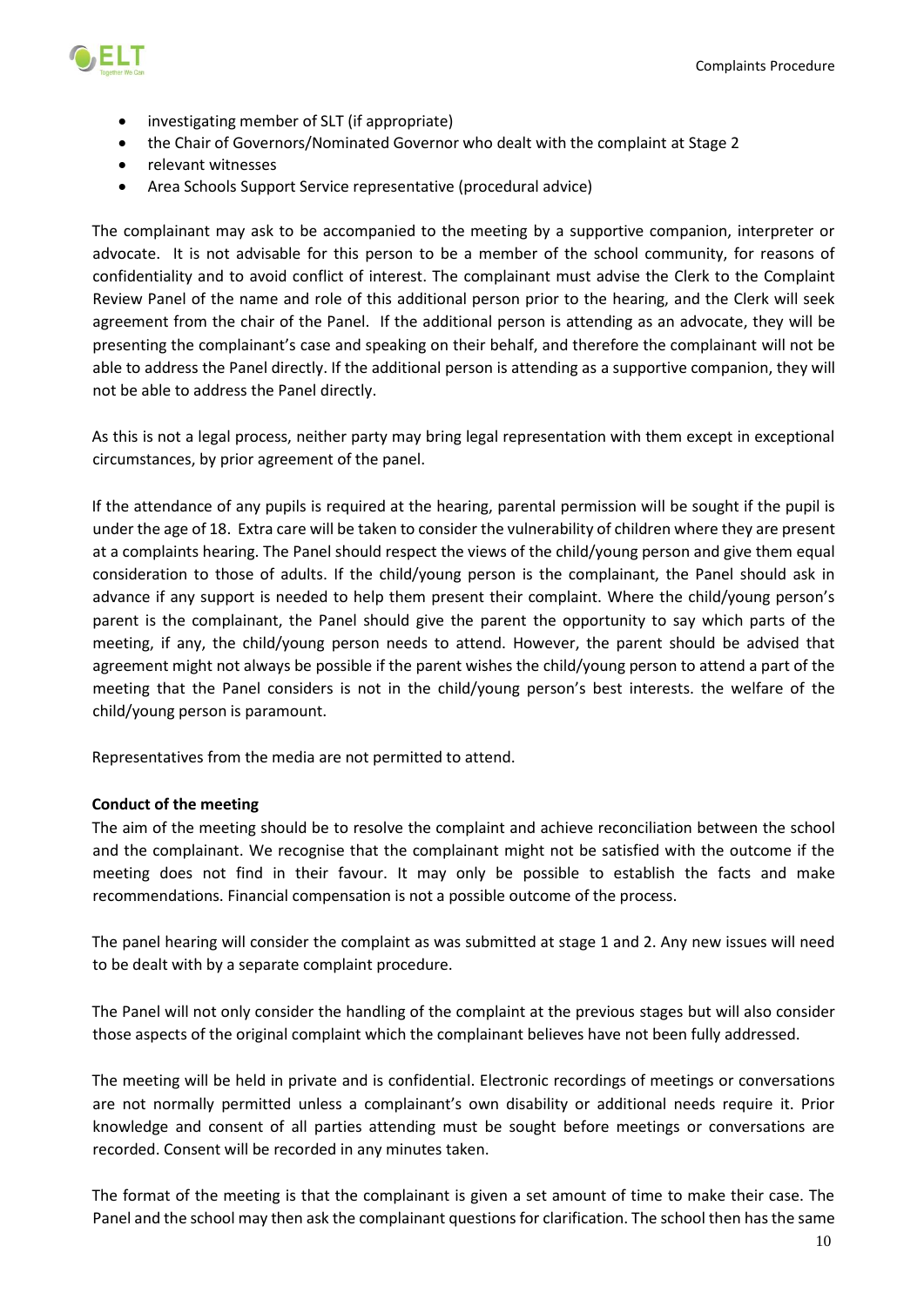

amount of time to make their case. The Panel and complainant then have the opportunity to seek clarification from the school. Both parties then leave the meeting and the Panel will deliberate.

The Panel will consider the complaint and all the evidence presented and will come to their decisions on the balance of probabilities. The Panel can:

- uphold the complaint in whole or in part
- dismiss the complaint in whole or in part
- determine that all or part of the complaint is out of their scope to consider.

If the complaint is upheld in whole or in part, the Panel will:

- decide on the appropriate action to be taken to resolve the complaint
- where appropriate, recommend changes to the school's systems or procedures to prevent similar issues in the future.

The Chair of the Panel will provide the complainant and Enlighten Learning Trust with a full explanation of their decision and the reason(s) for it, in writing, and a copy of the minutes of the Panel hearing, within 10 school days.

The letter to the complainant will include details of how to contact the Education and Skills Funding Agency (ESFA) if they believe that their complaint has been handled unreasonably or unlawfully by Enlighten Learning Trust.

The response will detail any actions taken to investigate the complaint and provide a full explanation of the decision made and the reason(s) for it. Where appropriate, it will include details of actions Enlighten Learning Trust will take to resolve the complaint.

The Panel will ensure that those findings and recommendations are sent by post, electronic mail or otherwise given to the complainant and, where relevant, the person complained about, with a copy to the Headteacher.

The complaint investigator/the Chair of the Complaint Review Panel will ensure that a copy of all relevant information relating to the complaint is kept at the school in a secure, confidential\* file, separate from staff and pupil records. This information should be retained for six years from the date of the complaint, in line with guidance from the Information and Records Management Society (*[www.irms.org.uk](http://www.irms.org.uk/)*) and in accordance with the principles of the Data Protection Act (DPA) 2018 and the General Data Protection Regulations (GDPR). The complainant should be informed that this will be done.

\* Please note that the Secretary of State or a body conducting an inspection under s 109 of the Education and Skills Act 2008 may request access to complaints documentation.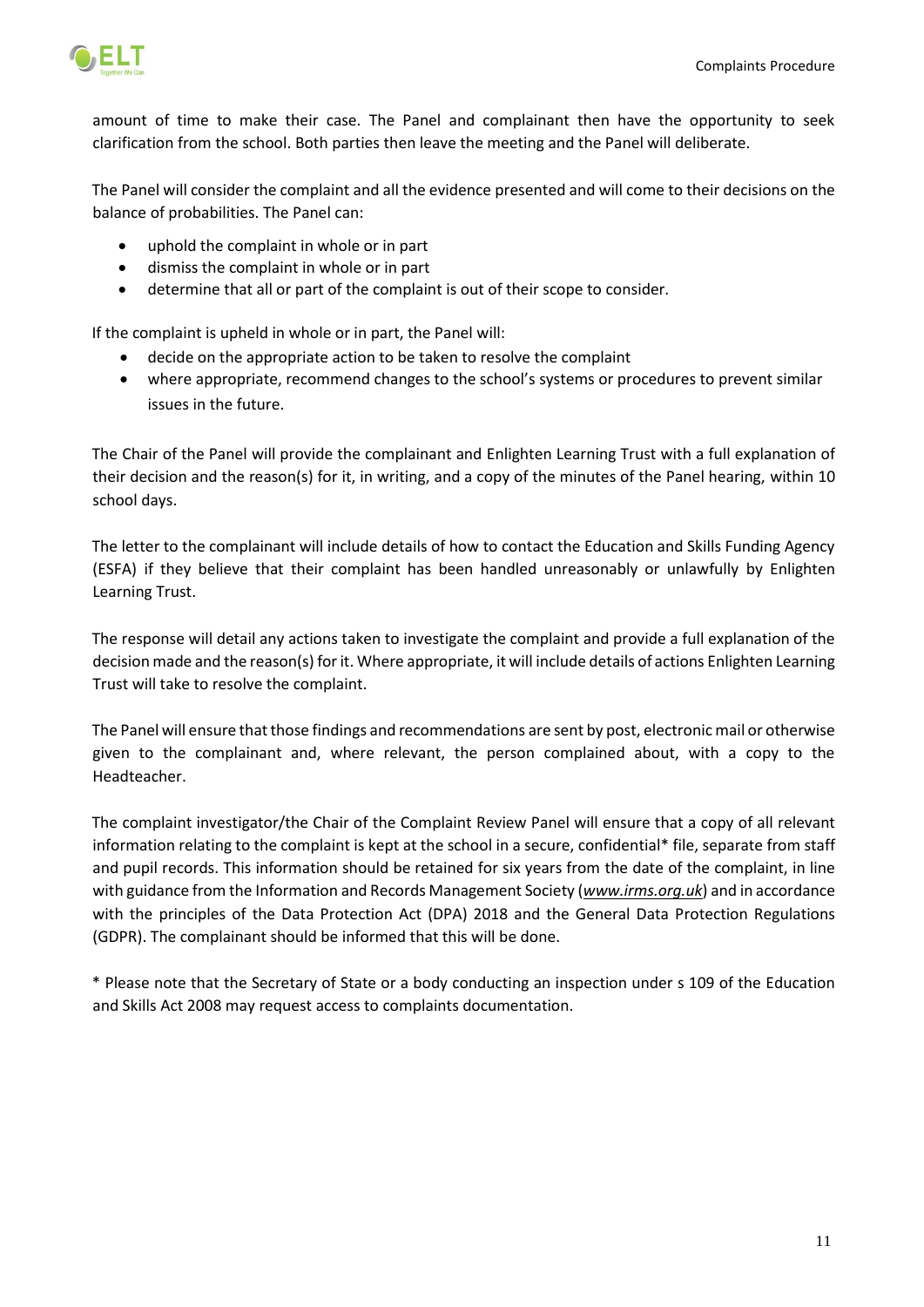

# <span id="page-12-0"></span>**2.18 Complaints about governors**

If the complaint is:

- jointly about the Chair and Vice Chair or
- the entire governing body or
- the majority of the governing body

Stage 3 will be heard by a committee of trustees and an independent panel member.

### <span id="page-12-1"></span>**2.19 Complaints escalated to / about the Trust, CEO or Trustee**

If a complaint is escalated to Enlighten Learning Trust "the Trust" or if a complainant wishes to complain directly about the Trust, then the complaint should be sent to the CEO to be investigated.

The CEO will write to the complainant acknowledging the complaint within **5 school days** of the date that the written request was received. The acknowledgement will confirm that the complaint will now be investigated under Stage 2 of this Complaints Policy and will confirm the date for providing a response to the complainant.

Following the investigation, the CEO will write to the complainant confirming the outcome within **15 school days** of the date that the letter was received. If this time limit cannot be met, the CEO will write to the Complainant explaining the reason for the delay and providing a revised date.

If the complaint concerns the CEO or a Trustee, the complaint should be investigated by the Chair of the Trust Board. If a formal complaint form is received about the Chair, the complaint will be referred to the Vice Chair for investigation.

NB. Where the Chair of the Trust Board has investigated the complaint, they will write the letter of outcome to the Complainant and provide a copy to the CEO.

If the complainant is not satisfied with the outcome of the previous stage, the complainant should write to the Clerk to the Trust Board asking for the complaint to be heard before a Complaint Panel, within 10 school days. The procedure will mirror that outlined under Stage 3 – Panel Hearing above.

If the complaint is:

- jointly about the Chair and Vice Chair or
- the entire trust board or
- the majority of the trust board

the complaint will be heard by a completely independent panel.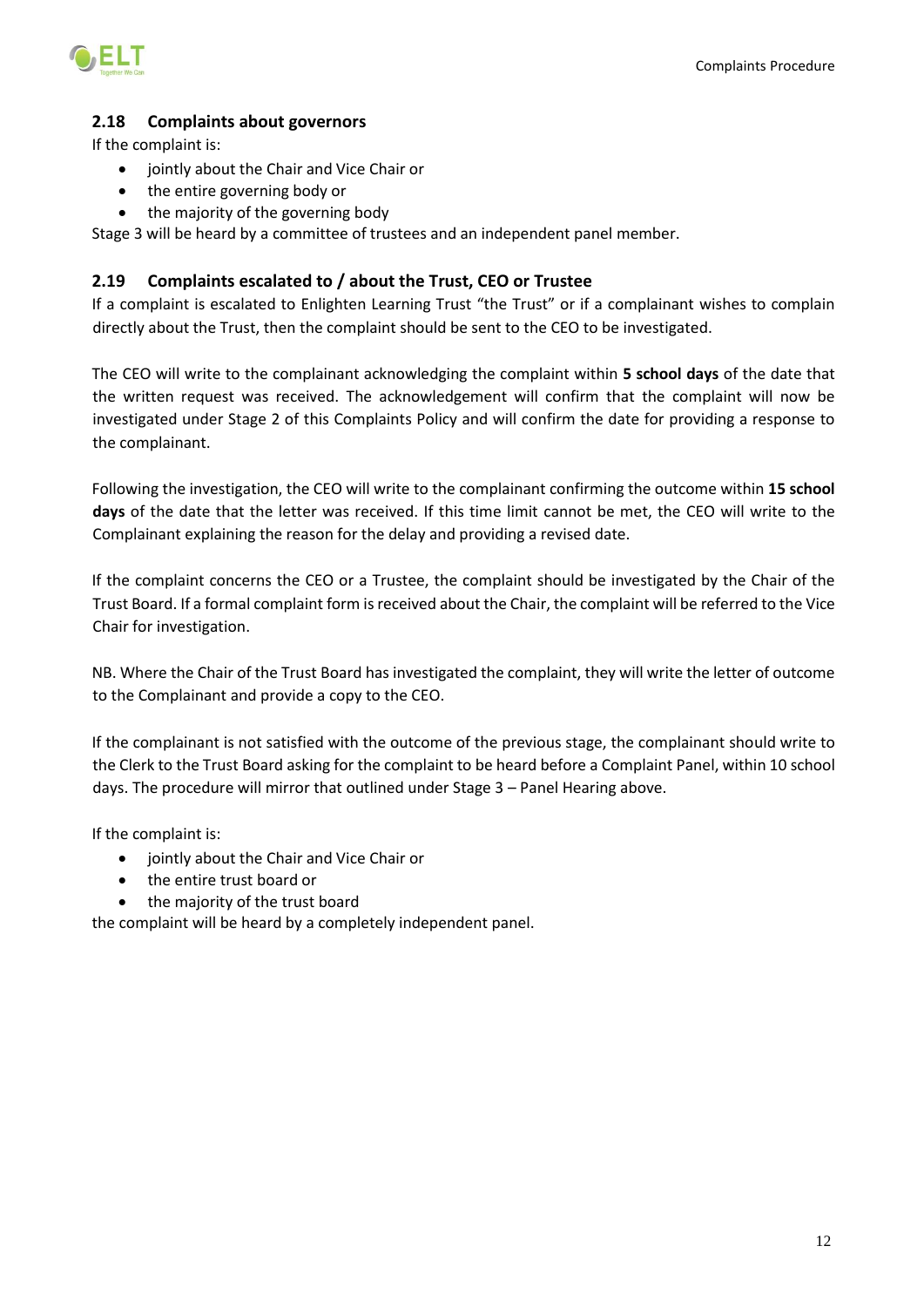

### <span id="page-13-0"></span>**2.20 Next Steps**

If the complainant believes the school / trust did not handle their complaint in accordance with the published complaints procedure or they acted unlawfully or unreasonably in the exercise of their duties under education law, they can contact the ESFA after they have completed Stage 4.

The ESFA will not normally reinvestigate the substance of complaints or overturn any decisions made by Enlighten Learning Trust. They will consider whether the school and/or has adhered to education legislation and any statutory policies connected with the complaint and whether they have followed [Part 7 of the](http://www.legislation.gov.uk/uksi/2010/1997/schedule/1/made)  [Education \(Independent School Standards\) Regulations 2014.](http://www.legislation.gov.uk/uksi/2010/1997/schedule/1/made)

The complainant can refer their complaint to the ESFA online at: [www.education.gov.uk/contactus,](http://www.education.gov.uk/contactus) by telephone on: 0370 000 2288 or by writing to:

Academy Complaints and Customer Insight Unit Education and Skills Funding Agency Cheylesmore House 5 Quinton Road **Coventry** CV1 2WT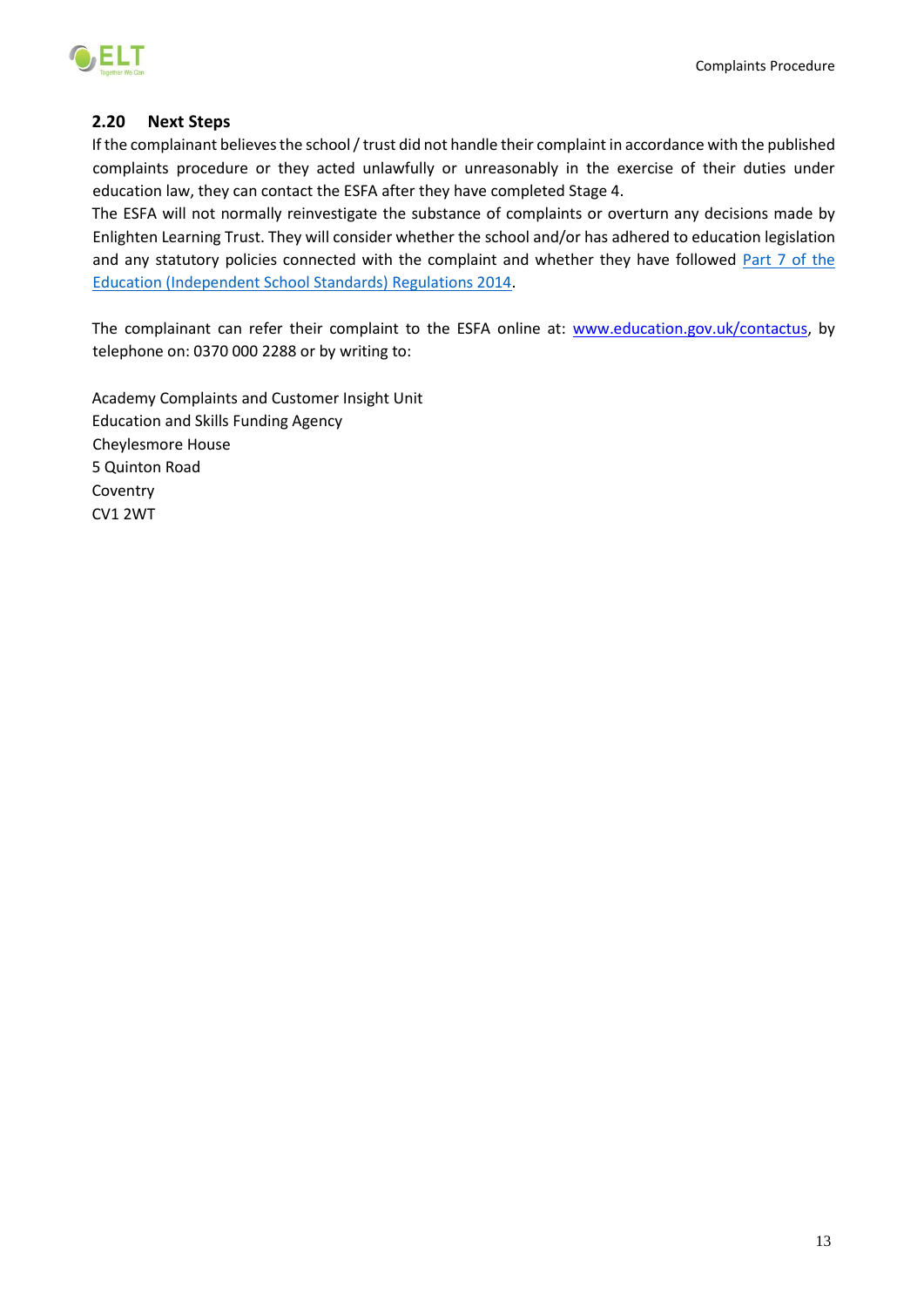

# <span id="page-14-0"></span>**2.21 Roles and Responsibilities**

### **Complainant**

The complainant will receive a more effective response to the complaint if they:

- explain the complaint in full as early as possible
- co-operate with the school in seeking a solution to the complaint
- respond promptly to requests for information or meetings or in agreeing the details of the complaint
- ask for assistance as needed
- treat all those involved in the complaint with respect
- refrain from publicising the details of their complaint on social media and respect confidentiality.

### **Investigator**

The investigator's role is to provide a comprehensive, open, transparent and fair consideration of the complaint through:

- sensitive and thorough discussion with the complainant to establish their perspective and desired outcomes
- interviewing staff and other people relevant to the complaint
- consideration of records and other relevant information
- analysing information
- liaising with the complainant and the complaints co-ordinator as appropriate to clarify what the complainant feels would put things right.

### **Clerk to the Stage 3 Panel Hearing**

The Clerk is the contact point for the complainant and the Panel and should:

- ensure that all people involved in the complaint procedure are aware of their legal rights and duties, including any under legislation relating to school complaints, education law, the Equality Act 2010, the Freedom of Information Act 2000, the Data Protection Act (DPA) 2018 and the General Data Protection Regulations (GDPR)
- set the date, time and venue of the meeting, ensuring that the dates are convenient to all parties (if they are invited to attend) and that the venue and proceedings are accessible
- collate any written material relevant to the complaint and send it to the parties in advance of the meeting within an agreed timescale
- record the proceedings
- circulate the minutes of the meeting
- notify all parties of the Panel's decision.

### **Panel Chair**

The Panel's chair, who is nominated in advance of the complaint meeting, will ensure that the meeting is conducted in line with the complaints procedure and best practice principles.

### **Panel Members**

Panel members should be aware that:

- The meeting must be independent and impartial, and should be seen to be so
- No governor / trustee may sit on the Panel if they have had a prior involvement in the complaint or in the circumstances surrounding it
- They should read all documentation and understand the aims and purpose of the meeting.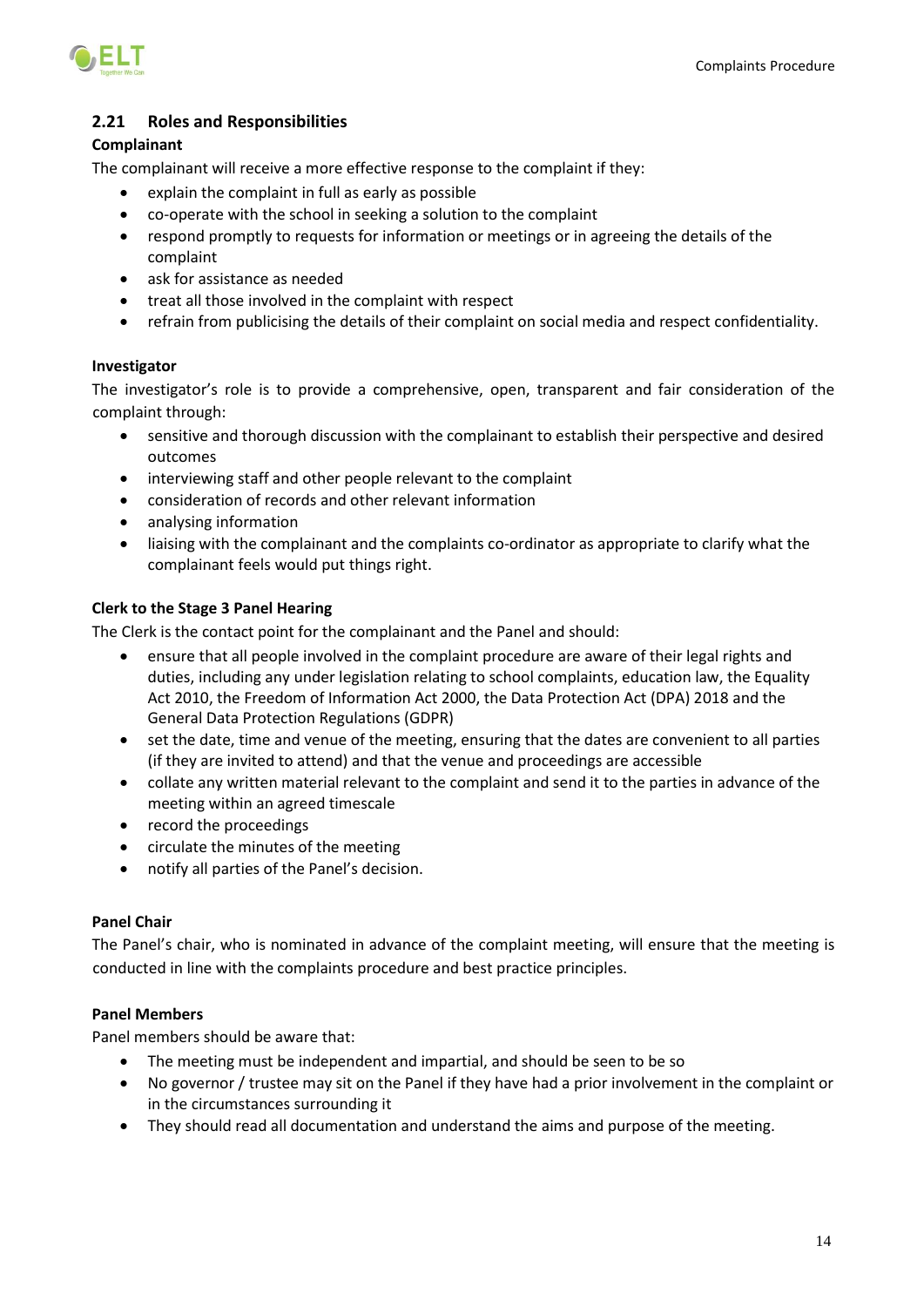

# <span id="page-15-0"></span>**2.22 Procedure for managing serial and unreasonable complaints**

Enlighten Learning Trust is committed to dealing with all complaints fairly and impartially, and to providing a high quality service to those who complain. We will not normally limit the contact complainants have with our school. However, we do not expect our staff to tolerate unacceptable behaviour and will take action to protect staff from that behaviour, including that which is abusive, offensive or threatening.

Enlighten Learning Trust defines unreasonable behaviour as that which hinders our consideration of complaints because of the frequency or nature of the complainant's contact with the school, such as, if the complainant:

- refuses to articulate their complaint or specify the grounds of a complaint or the outcomes sought by raising the complaint, despite offers of assistance
- refuses to co-operate with the complaints investigation process
- refuses to accept that certain issues are not within the scope of the complaints procedure
- insists on the complaint being dealt with in ways which are incompatible with the complaints procedure or with good practice
- introduces trivial or irrelevant information which they expect to be taken into account and commented on
- raises large numbers of detailed but unimportant questions, and insists they are fully answered, often immediately and to their own timescales
- makes unjustified complaints about staff who are trying to deal with the issues, and seeks to have them replaced
- changes the basis of the complaint as the investigation proceeds
- repeatedly makes the same complaint (despite previous investigations or responses concluding that the complaint is groundless or has been addressed)
- refuses to accept the findings of the investigation into that complaint where the school's complaint procedure has been fully and properly implemented and completed including referral to the Department for Education
- seeks an unrealistic outcome
- makes excessive demands on school time by frequent, lengthy and complicated contact with staff regarding the complaint in person, in writing, by email and by telephone while the complaint is being dealt with
- uses threats to intimidate
- uses abusive, offensive or discriminatory language or violence
- knowingly provides falsified information
- publishes unacceptable information on social media or other public forums.

Complainants should try to limit their communication with the school that relates to their complaint, while the complaint is being progressed. It is not helpful if repeated correspondence is sent (either by letter, phone, email or text), as it could delay the outcome being reached.

Whenever possible, the Headteacher or Chair of Governors will discuss any concerns with the complainant informally before determining that they may be acting "unreasonably".

If the behaviour continues, the Headteacher will write to the complainant explaining that their behaviour is unreasonable and ask them to change it. For complainants who excessively contact any school within Enlighten Learning Trust causing a significant level of disruption, we may specify methods of communication and limit the number of contacts in a communication plan. This will be reviewed after six months.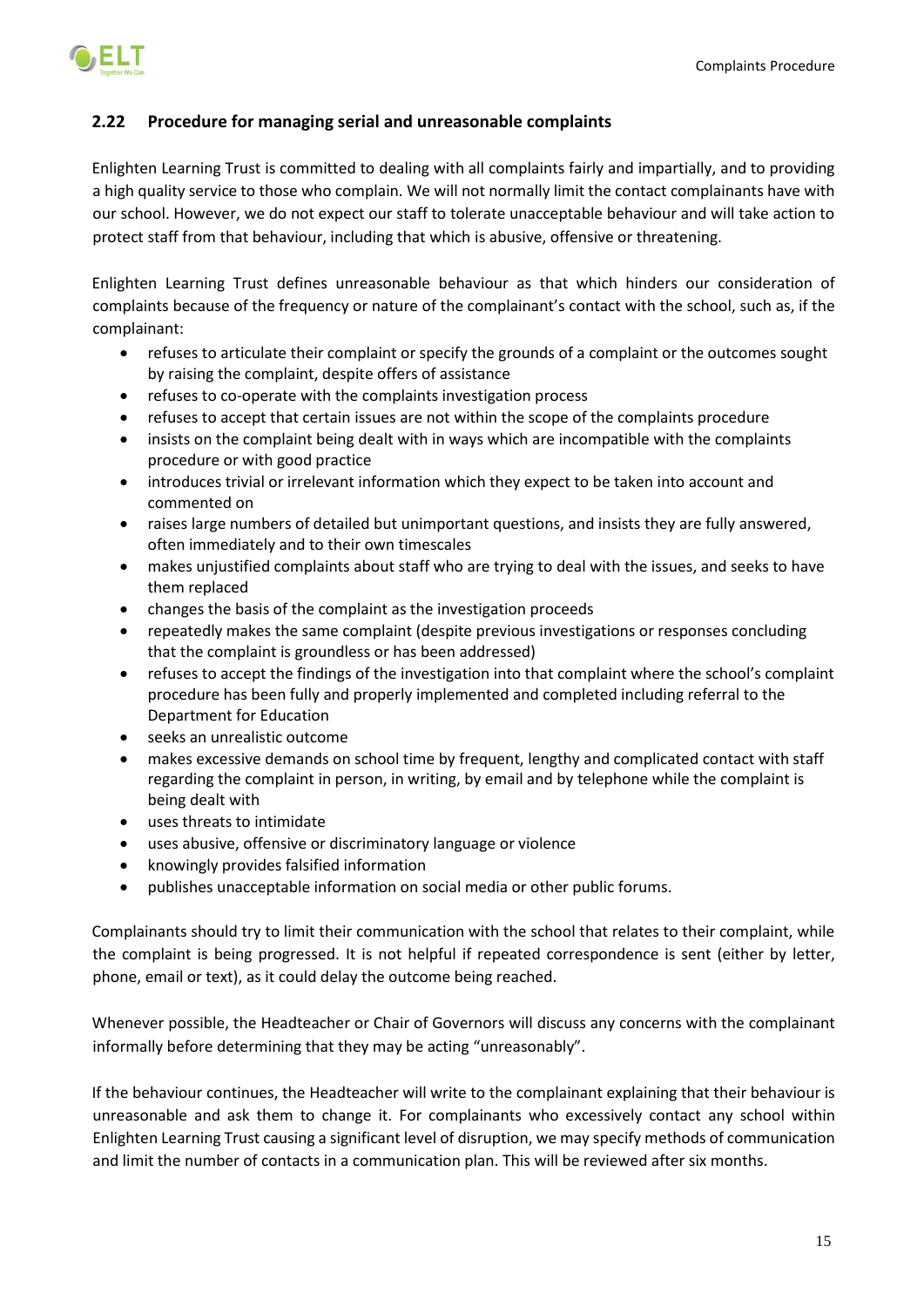



In response to any serious incident of aggression or violence, we will immediately inform the police and communicate our actions in writing. This may include barring an individual from any school within Enlighten Learning Trust.

# <span id="page-16-0"></span>**2.23 Procedure for managing complaint campaigns**

In the rare event that the school receives a large volume of complaints all based on the same subject, from complainants unconnected with the school, we will either send a template response to all complainants or publish a single response on the school's website.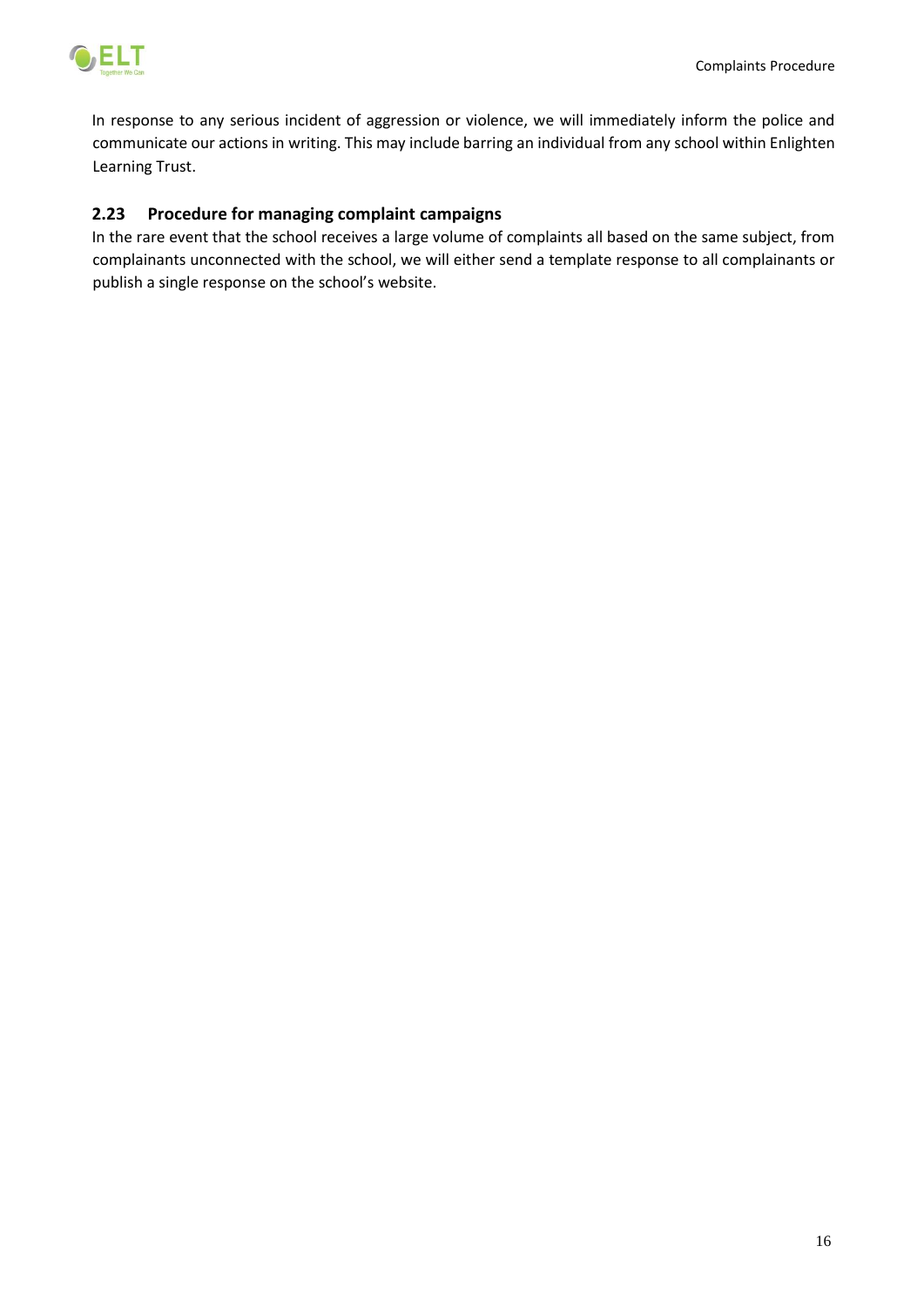

# <span id="page-17-0"></span>**2.24 Area Schools Support Service**

The role of the Area Schools Support Service is to provide impartial advice and guidance to school staff, governors and complainants at all stages of the complaints process.

| <b>North East Surrey</b>                     | <b>North West Surrey</b>                |  |  |
|----------------------------------------------|-----------------------------------------|--|--|
| (Elmbridge, Epsom & Ewell, Spelthorne)       | (Runnymede, Surrey Heath, Woking)       |  |  |
| <b>Caroline Marden</b>                       | <b>Kate Prince</b>                      |  |  |
| Area Schools Officer                         | <b>Area Schools Officer</b>             |  |  |
| Telephone: 01372 833412                      | Telephone: 01483 518104                 |  |  |
| Email: caroline.marden@surreycc.gov.uk       | Email: kate.prince@surreycc.gov.uk      |  |  |
| <b>Mariette Masters</b>                      | <b>Natalie Cull</b>                     |  |  |
| <b>Area Schools Assistant</b>                | <b>Area Schools Assistant</b>           |  |  |
| Telephone: 01372 833412                      | Telephone: 01483 518106                 |  |  |
| Email: mariette.masters@surreycc.gov.uk      | Email: natalie.cull@surreycc.gov.uk     |  |  |
| Esher Civic Centre, High Street,             | Quadrant Court, Guildford Rd,           |  |  |
| Esher, Surrey KT10 9SD                       | Woking, Surrey GU22 7QQ                 |  |  |
|                                              |                                         |  |  |
| <b>South East Surrey</b>                     | <b>South West Surrey</b>                |  |  |
| (Mole Valley, Reigate & Banstead, Tandridge) | (Guildford and Waverley)                |  |  |
| <b>Ann Panton</b>                            | Jane van den Broeke                     |  |  |
| Area Schools Officer                         | <b>Area Schools Officer</b>             |  |  |
| Telephone: 01737 737960                      | Telephone: 01483 517835                 |  |  |
| Email: ann.panton@surreycc.gov.uk            | Email:jane.vandenbroeke@surreycc.gov.uk |  |  |
| <b>Sally Pickford</b>                        | <b>Yvonne Girdler</b>                   |  |  |
| <b>Area Schools Assistant</b>                | <b>Area Schools Assistant</b>           |  |  |
| Telephone: 01737 737961                      | Telephone: 01483 517835                 |  |  |
| Email: sally.pickford@surreycc.gov.uk        | Email: yvonne.girdler@surreycc.gov.uk   |  |  |
| Consort House, 5-7 Queensway,                | Quadrant Court, Guildford Rd,           |  |  |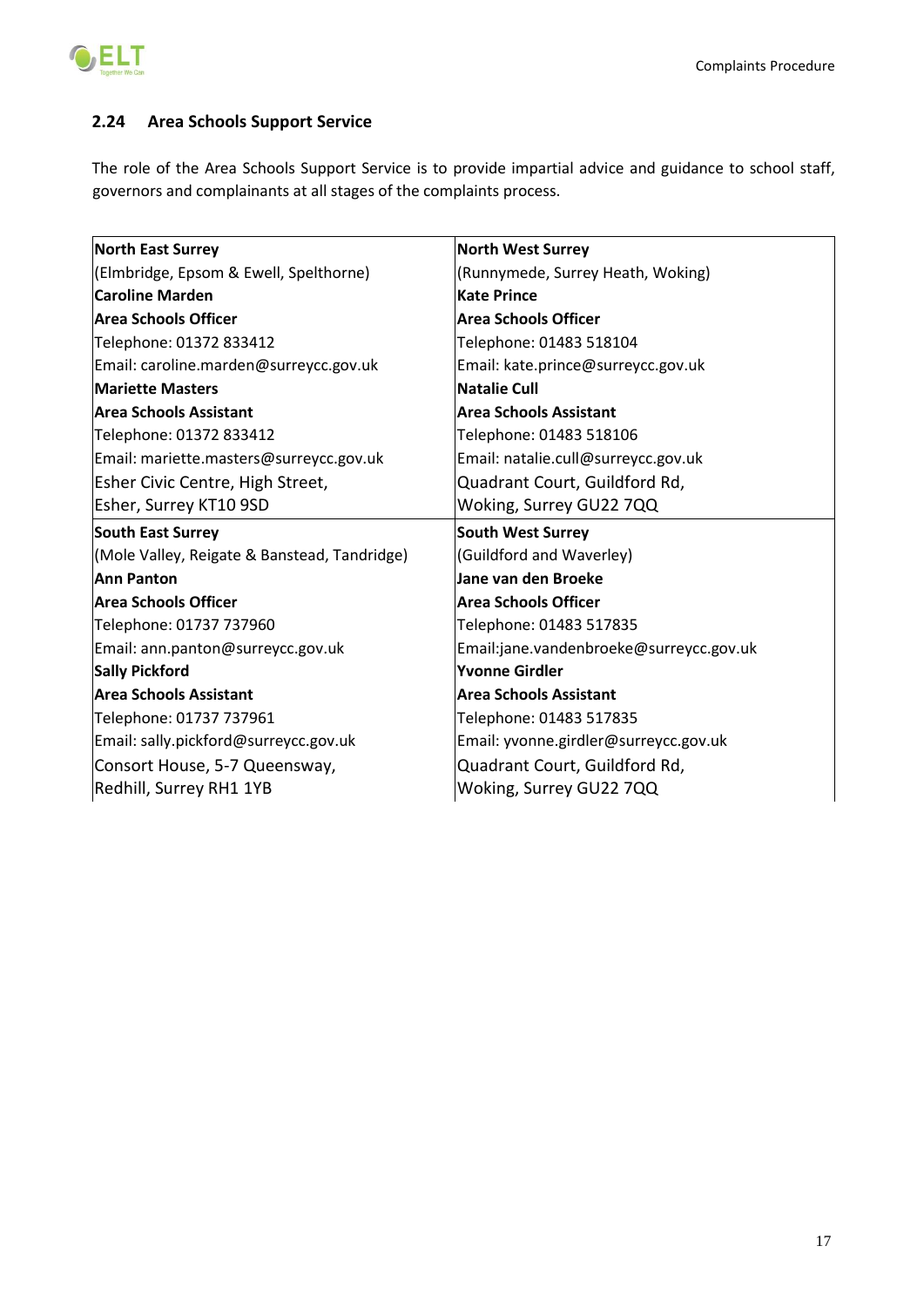

# <span id="page-18-0"></span>**2.25 Appendix A – School and Trust contact details**

### **Esher C of E High School**

More Lane Esher KT10 8AP Tel: 01372 468068 General school email: [office@esherhigh.surrey.sch.uk](mailto:office@esherhigh.surrey.sch.uk) Headteacher: [head@esherhigh.surrey.sch.uk](mailto:head@esherhigh.surrey.sch.uk) Chair of Governors: [dmason@enlightenlt.education](mailto:dmason@enlightenlt.education) Clerk to the Local Governing Body: [amorgan@enlightenlt.education](mailto:amorgan@esherhigh.surrey.sch.uk)

### **St Andrew's C of E Primary School**

Lockhart Road Cobham KT11 2AX Tel: 01932 863452 General school email: [office@standrews-primary.surrey.sch.uk](mailto:office@standrews-primary.surrey.sch.uk) Headteacher: [admin@standrews-primary.surrey.sch.uk](mailto:admin@standrews-primary.surrey.sch.uk) Chair of Governors: mbranscombe@enlightenlt.education Clerk to the Local Governing Body*:* [jdutton@enlightenlt.education](mailto:jdutton@esherlearningtrust.co.uk)

### **St Martin's C of E Infant School**

Worple Road Epsom Surrey KT18 7AA

### **St Martin's C of E Infant School**

Ashley Road Epsom Surrey KT18 7AD

Single contact details for both schools: Tel. 01372 846930 General school email: [office@stmartinsepsom.school](mailto:office@stmartinsepsom.school) or [concerns@stmartinsepsom.school](mailto:concerns@stmartinsepsom.school) Headteacher: [office@stmartinsepsom.school](mailto:office@stmartinsepsom.school) or [concerns@stmartinsepsom.school](mailto:concerns@stmartinsepsom.school) Chair of Governors: [chairofgovernors@stmartinsepsom.school](mailto:chairofgovernors@stmartinsepsom.school) Clerk to the Local Governing Body*:* [clerk@stmartinsepsom.school](mailto:clerk@stmartinsepsom.school)

### **Enlighten Learning Trust**

More Lane Esher KT10 8AP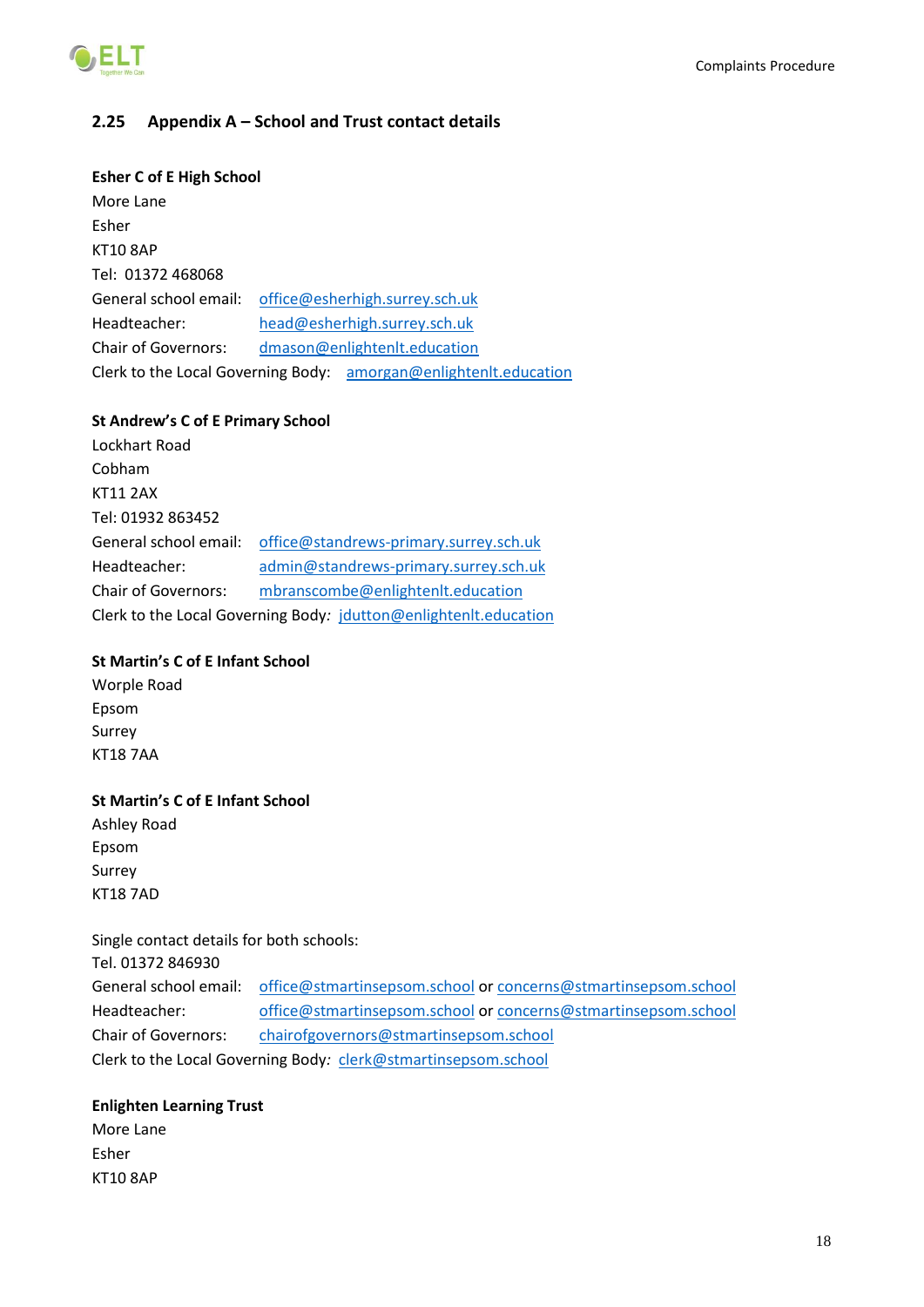

Tel: 01372 468068 Chief Executive Officer/Executive Headteacher: [ceo@enlightenlt.education](mailto:ceo@enlightenlt.education) Chair of Trustees: [hcoulson@enlightenlt.education](mailto:hcoulson@enlightenlt.education) Clerk to the Trustees: [amorgan@enlightenlt.education](mailto:amorgan@enlightenlt.education)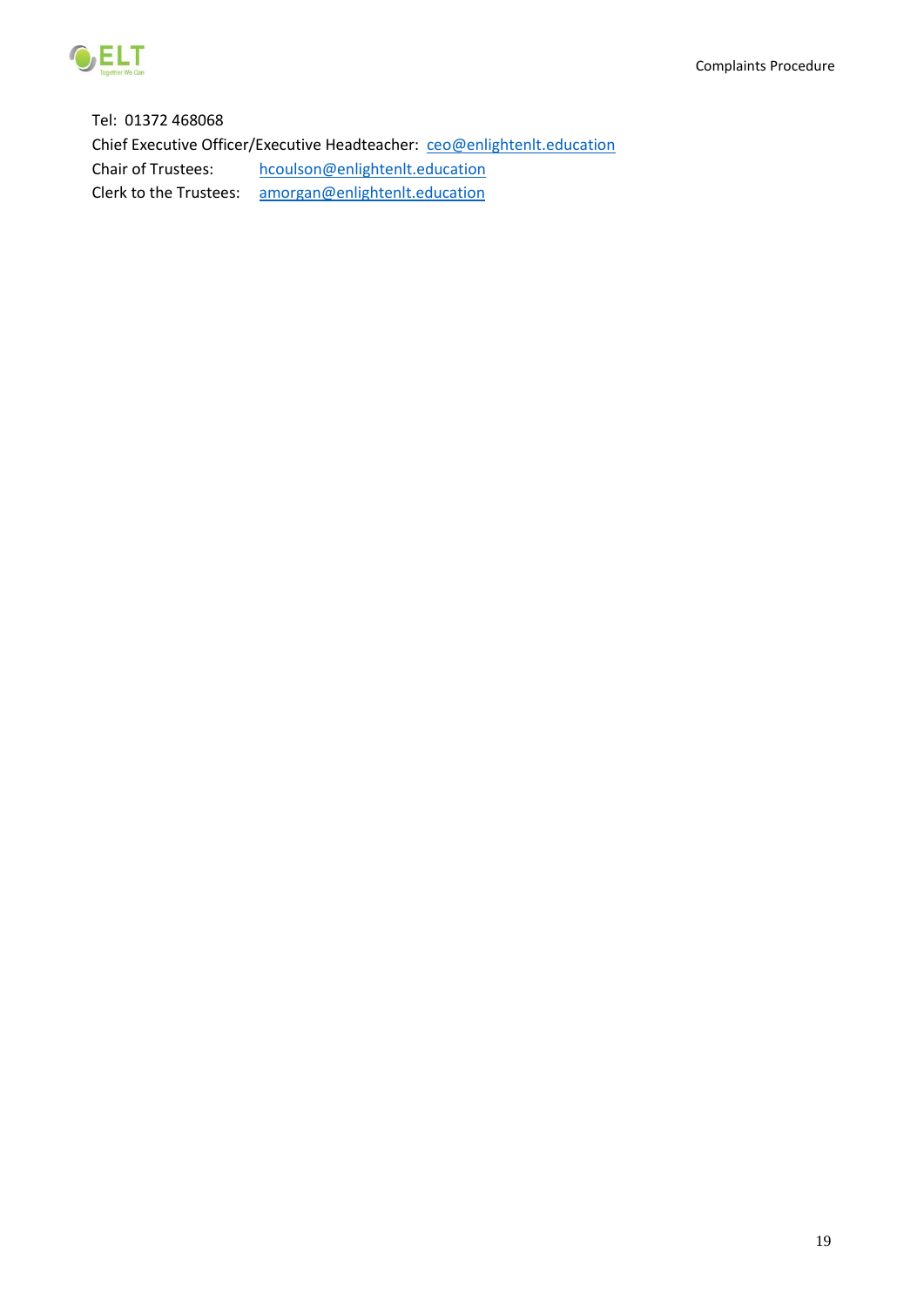

# <span id="page-20-0"></span>**2.26 Appendix B – Complaint form**

Please complete and return to the Headteacher for Stage 1, or Clerk for Stages 2 and 3, who will acknowledge receipt and explain what action will be taken.

|                         | Your name:                                                               |                                                                  |
|-------------------------|--------------------------------------------------------------------------|------------------------------------------------------------------|
|                         | Pupil's name (if relevant):                                              |                                                                  |
|                         | Your relationship to the pupil (if relevant):                            |                                                                  |
|                         | <b>Contact details:</b>                                                  |                                                                  |
|                         | Please give details of your complaint (adding extra pages if necessary): |                                                                  |
| No.                     | <b>Details of issue</b>                                                  | What action has been taken to resolve the<br>matter and by whom? |
| $\overline{1}$          |                                                                          |                                                                  |
| $\overline{2}$          |                                                                          |                                                                  |
| $\overline{\mathbf{3}}$ |                                                                          |                                                                  |
| etc                     |                                                                          |                                                                  |